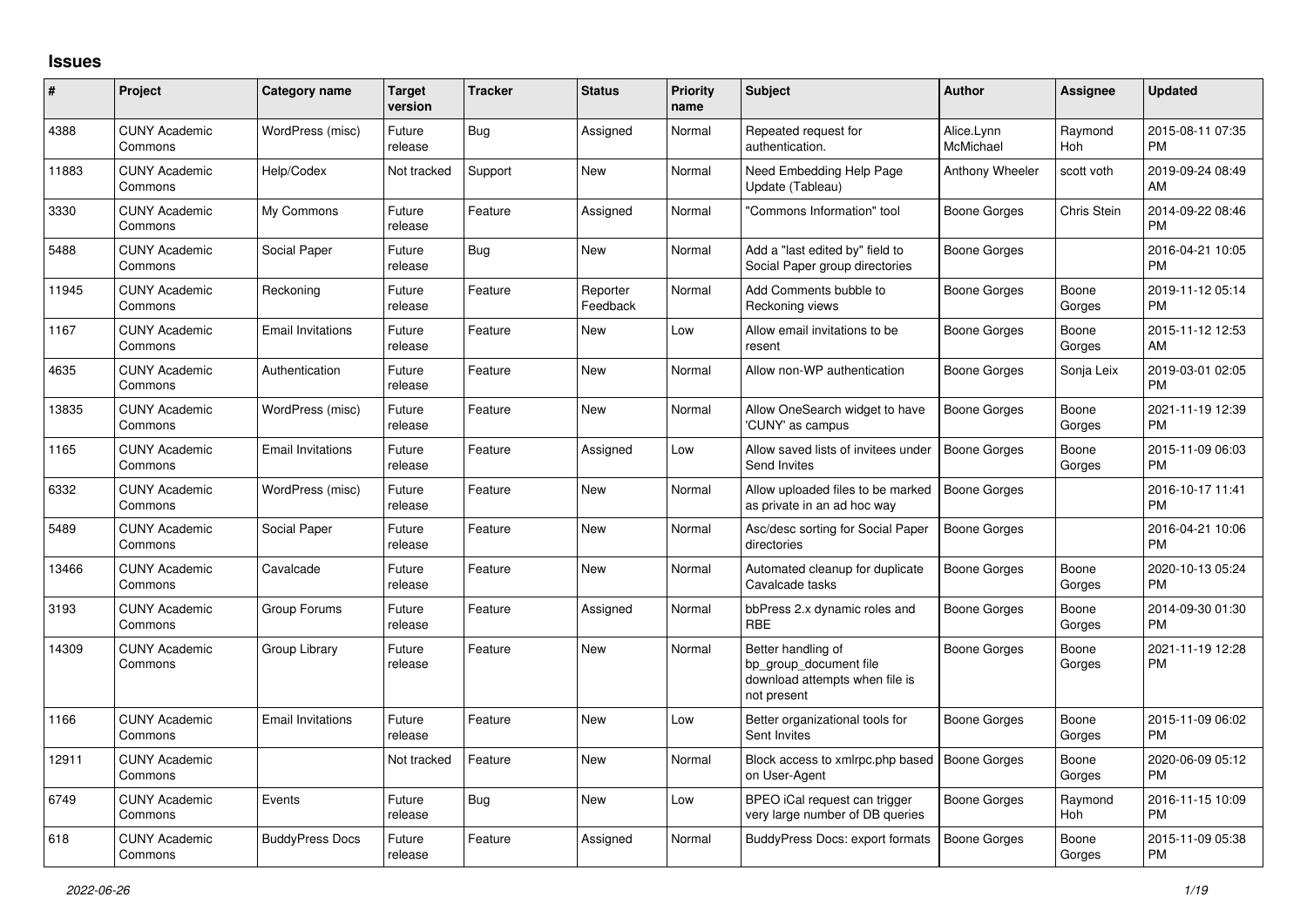| #     | <b>Project</b>                  | <b>Category name</b>           | <b>Target</b><br>version | <b>Tracker</b> | <b>Status</b> | <b>Priority</b><br>name | <b>Subject</b>                                                                    | <b>Author</b>       | Assignee              | <b>Updated</b>                |
|-------|---------------------------------|--------------------------------|--------------------------|----------------|---------------|-------------------------|-----------------------------------------------------------------------------------|---------------------|-----------------------|-------------------------------|
| 1417  | <b>CUNY Academic</b><br>Commons | <b>BuddyPress Docs</b>         | Future<br>release        | Feature        | Assigned      | Low                     | Bulk actions for BuddyPress Docs                                                  | <b>Boone Gorges</b> | Boone<br>Gorges       | 2016-10-17 10:41<br><b>PM</b> |
| 14184 | <b>CUNY Academic</b><br>Commons | <b>Public Portfolio</b>        | Future<br>release        | Feature        | New           | Normal                  | Centralized mechanism for storing<br>Campus affiliations                          | <b>Boone Gorges</b> | Boone<br>Gorges       | 2022-01-04 11:35<br>AM        |
| 13331 | <b>CUNY Academic</b><br>Commons | Site cloning                   | Future<br>release        | Bug            | <b>New</b>    | Normal                  | Combine Site Template and<br>Clone operations                                     | Boone Gorges        | Jeremy Felt           | 2021-11-19 12:39<br><b>PM</b> |
| 3192  | <b>CUNY Academic</b><br>Commons | Group Forums                   | Future<br>release        | Feature        | Assigned      | Normal                  | Customizable forum views for<br>bbPress 2.x group forums                          | Boone Gorges        | Raymond<br><b>Hoh</b> | 2015-11-09 12:47<br><b>PM</b> |
| 16092 | <b>CUNY Academic</b><br>Commons |                                | Future<br>release        | Feature        | Hold          | Normal                  | Don't show main site in Site<br>search results                                    | Boone Gorges        | Boone<br>Gorges       | 2022-05-17 03:12<br><b>PM</b> |
| 14987 | <b>CUNY Academic</b><br>Commons | <b>WordPress Plugins</b>       | Future<br>release        | <b>Bug</b>     | <b>New</b>    | Normal                  | Elementor update causes<br>database freeze-up                                     | Boone Gorges        | Boone<br>Gorges       | 2021-11-29 12:02<br><b>PM</b> |
| 4481  | <b>CUNY Academic</b><br>Commons | Events                         | Future<br>release        | Feature        | <b>New</b>    | Normal                  | Group admins/mods should have<br>the ability to unlink an event from<br>the group | <b>Boone Gorges</b> | Boone<br>Gorges       | 2017-04-24 03:53<br><b>PM</b> |
| 308   | <b>CUNY Academic</b><br>Commons | Registration                   | Future<br>release        | Feature        | <b>New</b>    | Normal                  | Group recommendations for<br>signup process                                       | Boone Gorges        | Samantha<br>Raddatz   | 2015-11-09 05:07<br><b>PM</b> |
| 3048  | <b>CUNY Academic</b><br>Commons | <b>Public Portfolio</b>        | Future<br>release        | Feature        | <b>New</b>    | Low                     | Images for rich text profile fields                                               | Boone Gorges        | Boone<br>Gorges       | 2014-02-19 12:56<br><b>PM</b> |
| 2832  | <b>CUNY Academic</b><br>Commons | <b>Public Portfolio</b>        | Future<br>release        | Feature        | Assigned      | Normal                  | Improve interface for (not)<br>auto-linking profile fields                        | Boone Gorges        | Chris Stein           | 2015-01-05 08:52<br><b>PM</b> |
| 12042 | <b>CUNY Academic</b><br>Commons | <b>Email Notifications</b>     | Future<br>release        | Feature        | <b>New</b>    | Normal                  | Improved error logging for BPGES   Boone Gorges<br>send queue                     |                     | Boone<br>Gorges       | 2021-11-19 12:25<br><b>PM</b> |
| 12091 | <b>CUNY Academic</b><br>Commons | <b>Group Files</b>             | Future<br>release        | Feature        | <b>New</b>    | Normal                  | Improved pre-upload file<br>validation for bp-group-documents                     | Boone Gorges        | Boone<br>Gorges       | 2019-11-14 01:21<br><b>PM</b> |
| 11834 | <b>CUNY Academic</b><br>Commons | <b>Group Files</b>             | Future<br>release        | Feature        | New           | Normal                  | Improved tools for managing<br>group file folders                                 | Boone Gorges        | Sonja Leix            | 2019-09-06 03:55<br><b>PM</b> |
| 13358 | <b>CUNY Academic</b><br>Commons | Group Forums                   | Future<br>release        | Feature        | New           | Normal                  | Improved UI for group forum<br>threading settings                                 | Boone Gorges        | Raymond<br>Hoh        | 2021-11-19 12:27<br><b>PM</b> |
| 13048 | <b>CUNY Academic</b><br>Commons | Shortcodes and<br>embeds       | Future<br>release        | Feature        | <b>New</b>    | Normal                  | Jupyter Notebooks support                                                         | Boone Gorges        |                       | 2020-07-14 11:46<br>AM        |
| 1422  | <b>CUNY Academic</b><br>Commons | <b>BuddyPress Docs</b>         | Future<br>release        | Feature        | Assigned      | Normal                  | Make "created Doc" activity icons<br>non-mini                                     | Boone Gorges        | Boone<br>Gorges       | 2015-11-09 05:48<br><b>PM</b> |
| 1983  | <b>CUNY Academic</b><br>Commons | Home Page                      | Future<br>release        | Feature        | Assigned      | Low                     | Media Library integration with<br>Featured Content plugin                         | Boone Gorges        | Dominic<br>Giglio     | 2014-03-17 10:34<br>AM        |
| 10794 | <b>CUNY Academic</b><br>Commons | Performance                    | Not tracked              | <b>Bug</b>     | <b>New</b>    | Normal                  | Memcached connection<br>occasionally breaks                                       | Boone Gorges        | Boone<br>Gorges       | 2018-12-06 03:30<br><b>PM</b> |
| 13891 | <b>CUNY Academic</b><br>Commons | Internal Tools and<br>Workflow | 2.1.0                    | Feature        | <b>New</b>    | Normal                  | Migrate automated linting to<br>GitHub Actions                                    | Boone Gorges        | Jeremy Felt           | 2022-05-26 10:45<br>AM        |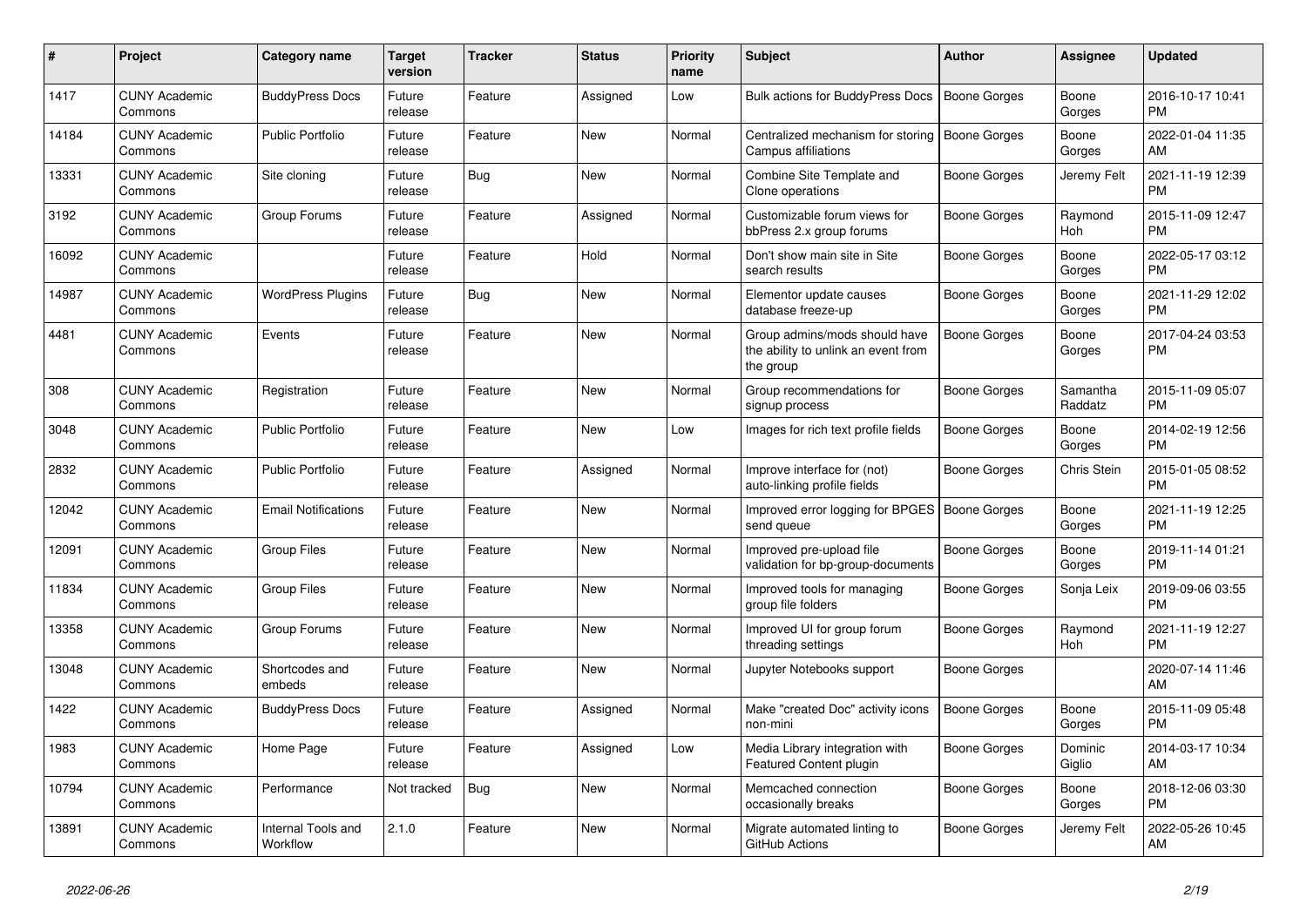| #     | Project                         | <b>Category name</b>           | <b>Target</b><br>version | <b>Tracker</b> | <b>Status</b> | <b>Priority</b><br>name | Subject                                                                                                      | Author              | <b>Assignee</b>   | <b>Updated</b>                |
|-------|---------------------------------|--------------------------------|--------------------------|----------------|---------------|-------------------------|--------------------------------------------------------------------------------------------------------------|---------------------|-------------------|-------------------------------|
| 11392 | <b>CUNY Academic</b><br>Commons |                                | Future<br>release        | <b>Bug</b>     | New           | Normal                  | Migrate users away from<br><b>StatPress</b>                                                                  | <b>Boone Gorges</b> |                   | 2019-04-23 03:53<br><b>PM</b> |
| 3580  | <b>CUNY Academic</b><br>Commons | Group Blogs                    | Future<br>release        | Feature        | New           | Normal                  | Multiple blogs per group                                                                                     | <b>Boone Gorges</b> | Boone<br>Gorges   | 2018-02-20 02:02<br>РM        |
| 12436 | <b>CUNY Academic</b><br>Commons |                                | Not tracked              | <b>Bug</b>     | Assigned      | Normal                  | Nightly system downtime                                                                                      | <b>Boone Gorges</b> |                   | 2020-08-01 09:30<br>AM        |
| 3002  | <b>CUNY Academic</b><br>Commons | Search                         | Future<br>release        | Feature        | Assigned      | Normal                  | Overhaul CAC search by using<br>external search appliance                                                    | Boone Gorges        | Boone<br>Gorges   | 2020-07-15 03:05<br><b>PM</b> |
| 15194 | <b>CUNY Academic</b><br>Commons | Internal Tools and<br>Workflow | 2.1.0                    | Feature        | New           | Normal                  | PHPCS sniff for un-restored<br>switch to blog() calls                                                        | Boone Gorges        | Jeremy Felt       | 2022-05-26 10:45<br>AM        |
| 10580 | <b>CUNY Academic</b><br>Commons | Information<br>Architecture    | Future<br>release        | Design/UX      | New           | Normal                  | Primary nav item review                                                                                      | <b>Boone Gorges</b> | Sara Cannon       | 2021-11-19 12:37<br><b>PM</b> |
| 15883 | <b>CUNY Academic</b><br>Commons |                                | 2.1.0                    | Feature        | <b>New</b>    | Normal                  | Release BPGES update                                                                                         | <b>Boone Gorges</b> | Boone<br>Gorges   | 2022-05-26 10:39<br>AM        |
| 10380 | <b>CUNY Academic</b><br>Commons | WordPress (misc)               | Future<br>release        | Feature        | In Progress   | Normal                  | Remove blacklisted plugins                                                                                   | <b>Boone Gorges</b> |                   | 2022-04-26 12:00<br>PM        |
| 3230  | <b>CUNY Academic</b><br>Commons | Internal Tools and<br>Workflow | Not tracked              | Feature        | Assigned      | High                    | Scripts for quicker<br>provisioning/updating of<br>development environments                                  | <b>Boone Gorges</b> | Boone<br>Gorges   | 2016-01-26 04:54<br><b>PM</b> |
| 1508  | <b>CUNY Academic</b><br>Commons | WordPress (misc)               | Future<br>release        | Feature        | Assigned      | Normal                  | Share login cookies across<br>mapped domains                                                                 | <b>Boone Gorges</b> | Boone<br>Gorges   | 2012-07-02 12:12<br><b>PM</b> |
| 1423  | <b>CUNY Academic</b><br>Commons | BuddyPress (misc)              | Future<br>release        | Feature        | Assigned      | Low                     | Show an avatar for pingback<br>comment activity items                                                        | <b>Boone Gorges</b> | <b>Tahir Butt</b> | 2016-10-24 12:03<br><b>PM</b> |
| 7022  | <b>CUNY Academic</b><br>Commons | Announcements                  | Future<br>release        | <b>Bug</b>     | New           | Normal                  | Sitewide announcements should<br>be displayed on, and dismissable<br>from, mapped domains                    | Boone Gorges        | Boone<br>Gorges   | 2018-03-22 10:18<br>AM        |
| 7663  | <b>CUNY Academic</b><br>Commons | Social Paper                   | Future<br>release        | <b>Bug</b>     | New           | Normal                  | Social Paper notifications not<br>formatted correctly on secondary<br>sites                                  | <b>Boone Gorges</b> | Boone<br>Gorges   | 2018-04-16 03:52<br>PM        |
| 1744  | <b>CUNY Academic</b><br>Commons | <b>BuddyPress Docs</b>         | Future<br>release        | Feature        | Assigned      | Normal                  | Spreadsheet-style Docs                                                                                       | Boone Gorges        | Boone<br>Gorges   | 2015-11-09 06:13<br><b>PM</b> |
| 11024 | <b>CUNY Academic</b><br>Commons | WordPress (misc)               | Future<br>release        | <b>Bug</b>     | New           | Normal                  | Subsites should not show "you<br>should update your .htaccess<br>now" notice after permalink<br>setting save | Boone Gorges        |                   | 2019-01-28 01:35<br>РM        |
| 9720  | <b>CUNY Academic</b><br>Commons | Authentication                 | Future<br>release        | Feature        | New           | Normal                  | The Commons should be an<br>oAuth provider                                                                   | <b>Boone Gorges</b> |                   | 2019-03-01 02:04<br><b>PM</b> |
| 9926  | <b>CUNY Academic</b><br>Commons | <b>WordPress Plugins</b>       | Future<br>release        | <b>Bug</b>     | New           | Normal                  | twitter-mentions-as-comments<br>cron jobs can run long                                                       | Boone Gorges        | Boone<br>Gorges   | 2018-10-24 12:34<br>PM        |
| 11517 | <b>CUNY Academic</b><br>Commons |                                | Not tracked              | Feature        | Assigned      | Normal                  | wp-accessibility plugin should not<br>strip 'target="_blank"' by default                                     | Boone Gorges        | Laurie Hurson     | 2019-09-24 09:57<br>AM        |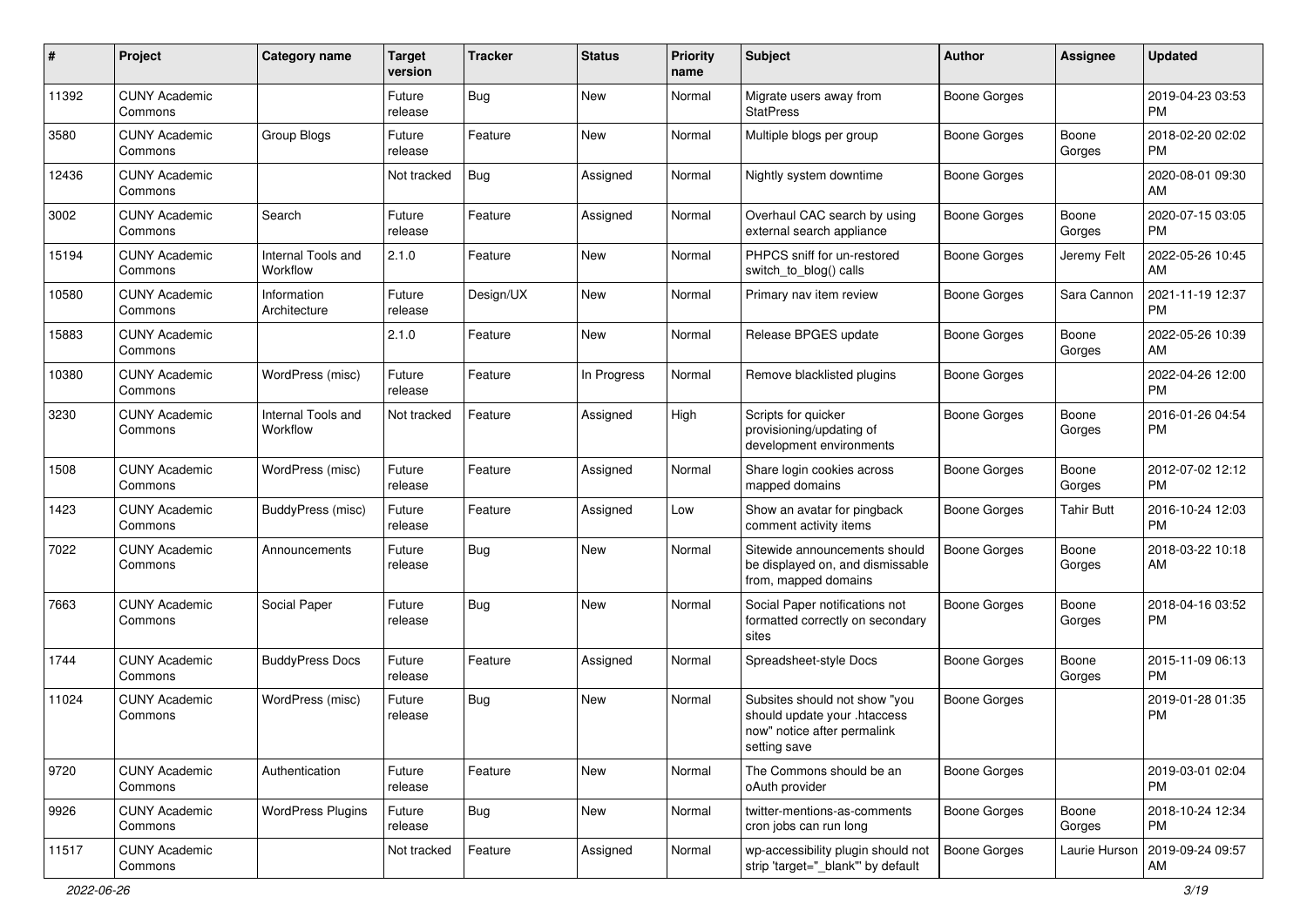| #     | Project                                                                 | Category name            | <b>Target</b><br>version | <b>Tracker</b> | <b>Status</b>        | <b>Priority</b><br>name | <b>Subject</b>                                                   | <b>Author</b>       | <b>Assignee</b>     | <b>Updated</b>                |
|-------|-------------------------------------------------------------------------|--------------------------|--------------------------|----------------|----------------------|-------------------------|------------------------------------------------------------------|---------------------|---------------------|-------------------------------|
| 5234  | <b>CUNY Academic</b><br>Commons                                         | Membership               | Future<br>release        | Feature        | Assigned             | Normal                  | Write Unconfirmed patch for WP                                   | <b>Boone Gorges</b> | Boone<br>Gorges     | 2016-10-24 11:18<br>AM        |
| 1460  | <b>CUNY Academic</b><br>Commons                                         | Analytics                | Future<br>release        | Feature        | Assigned             | Normal                  | Update System Report                                             | <b>Brian Foote</b>  | Boone<br>Gorges     | 2015-11-09 06:13<br><b>PM</b> |
| 3059  | <b>CUNY Academic</b><br>Commons                                         | Group Forums             | Future<br>release        | Design/UX      | <b>New</b>           | Normal                  | Forum Post Permissable Content<br><b>Explanatory Text</b>        | Chris Stein         | Chris Stein         | 2015-04-02 11:27<br>AM        |
| 3565  | <b>CUNY Academic</b><br>Commons                                         | My Commons               | Not tracked              | Documentation  | <b>New</b>           | Normal                  | Load Newest inconsistencies                                      | Chris Stein         | scott voth          | 2015-11-09 01:16<br><b>PM</b> |
| 2881  | <b>CUNY Academic</b><br>Commons                                         | <b>Public Portfolio</b>  | Future<br>release        | Feature        | Assigned             | Normal                  | Redesign the UX for Profiles                                     | <b>Chris Stein</b>  | Chris Stein         | 2016-10-13 12:45<br><b>PM</b> |
| 860   | <b>CUNY Academic</b><br>Commons                                         | Design                   | Future<br>release        | Design/UX      | Assigned             | Normal                  | <b>Standardize Button Treatment</b><br><b>Across the Commons</b> | Chris Stein         | Chris Stein         | 2014-05-01 09:45<br>AM        |
| 2666  | <b>CUNY Academic</b><br>Commons                                         | About page               | Not tracked              | Documentation  | Assigned             | Normal                  | <b>Update About Text</b>                                         | Chris Stein         | Luke Waltzer        | 2016-03-04 11:19<br>AM        |
| 13199 | <b>CUNY Academic</b><br>Commons                                         | Group Forums             | Future<br>release        | Feature        | <b>New</b>           | Normal                  | <b>Favoring Groups over bbPress</b><br>plugin                    | Colin McDonald      | Colin<br>McDonald   | 2021-11-19 12:28<br><b>PM</b> |
| 15210 | <b>CUNY Academic</b><br>Commons                                         | Analytics                | Not tracked              | Design/UX      | <b>New</b>           | Normal                  | Google Analytics improvements                                    | Colin McDonald      | Boone<br>Gorges     | 2022-05-24 10:47<br>AM        |
| 13370 | <b>CUNY Academic</b><br>Commons                                         | Group Library            | Future<br>release        | Feature        | <b>New</b>           | Normal                  | Library bulk deletion and folder<br>editing                      | Colin McDonald      | Boone<br>Gorges     | 2020-10-13 10:41<br>AM        |
| 9729  | <b>CUNY Academic</b><br>Commons                                         | <b>SEO</b>               | Not tracked              | Support        | <b>New</b>           | Normal                  | 503 Errors showing on<br>newlaborforum.cuny.edu                  | Diane Krauthamer    | Raymond<br>Hoh      | 2018-05-22 04:48<br><b>PM</b> |
| 3615  | <b>CUNY Academic</b><br>Commons                                         | Redmine                  | Not tracked              | Feature        | <b>New</b>           | Low                     | Create Redmine issues via email                                  | Dominic Giglio      | Boone<br>Gorges     | 2017-11-16 11:36<br>AM        |
| 11968 | JustPublics@365<br>MediaCamp                                            |                          |                          | Feature        | <b>New</b>           | Normal                  | Nanoscience Retractable Display<br>Unit                          | Donald Cherry       | Bonnie<br>Eissner   | 2021-02-19 08:50<br>AM        |
| 12062 | AD/O365 Transition<br>from NonMatric to<br><b>Matriculated Students</b> |                          |                          | Feature        | In Progress          | Normal                  | create solution and console<br>project                           | Emilio Rodriguez    | Emilio<br>Rodriguez | 2019-11-12 03:56<br><b>PM</b> |
| 13457 | <b>CUNY Academic</b><br>Commons                                         | Group Forums             | 2.0.2                    | Bug            | <b>New</b>           | High                    | Forum post not sending<br>notifications                          | Filipa Calado       | Raymond<br>Hoh      | 2022-06-14 11:36<br>AM        |
| 11649 | <b>CUNY Academic</b><br>Commons                                         | <b>WordPress Plugins</b> | 2.0.2                    | Bug            | In Progress          | Normal                  | CC license displayed on every<br>page                            | Gina Cherry         | Raymond<br>Hoh      | 2022-06-14 11:36<br>AM        |
| 12004 | <b>CUNY Academic</b><br>Commons                                         |                          | Not tracked              | Support        | Reporter<br>Feedback | Normal                  | Notifications for spam blog<br>comments                          | Gina Cherry         | Raymond<br>Hoh      | 2019-11-01 12:05<br><b>PM</b> |
| 14842 | <b>CUNY Academic</b><br>Commons                                         |                          | Not tracked              | Support        | Reporter<br>Feedback | Normal                  | Question about widgets and block<br>editor                       | Gina Cherry         |                     | 2021-10-06 03:01<br><b>PM</b> |
| 11545 | <b>CUNY Academic</b><br>Commons                                         | <b>WordPress Plugins</b> | Not tracked              | Support        | <b>New</b>           | Normal                  | <b>Twitter searches in WordPress</b>                             | Gina Cherry         | Matt Gold           | 2019-09-23 01:03<br><b>PM</b> |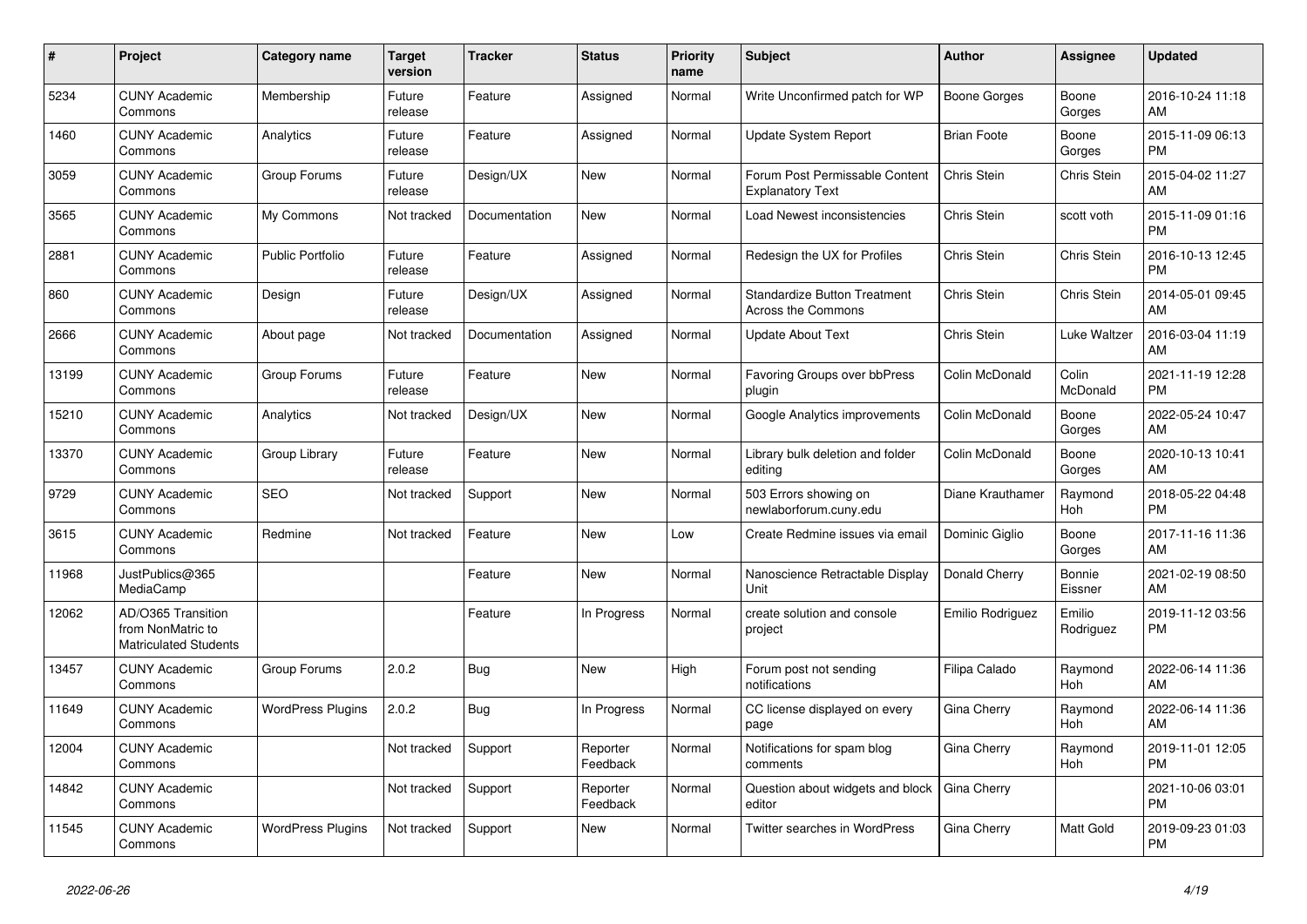| #     | Project                         | <b>Category name</b>     | <b>Target</b><br>version | <b>Tracker</b> | <b>Status</b>        | <b>Priority</b><br>name | <b>Subject</b>                                                               | <b>Author</b> | <b>Assignee</b>     | <b>Updated</b>                |
|-------|---------------------------------|--------------------------|--------------------------|----------------|----------------------|-------------------------|------------------------------------------------------------------------------|---------------|---------------------|-------------------------------|
| 3473  | <b>CUNY Academic</b><br>Commons | User Experience          | Future<br>release        | Feature        | Assigned             | Normal                  | Commons profile: Add help info<br>about "Positions" replacing "title"        | Keith Miyake  | Samantha<br>Raddatz | 2015-11-09 02:28<br><b>PM</b> |
| 6755  | <b>CUNY Academic</b><br>Commons | WordPress (misc)         | Future<br>release        | Bug            | New                  | Normal                  | Cannot Deactivate Plugin                                                     | Laura Kane    |                     | 2016-11-16 01:12<br><b>PM</b> |
| 11789 | <b>CUNY Academic</b><br>Commons | Courses                  | Future<br>release        | Feature        | <b>New</b>           | Normal                  | Ability to remove item from<br>Courses list                                  | Laurie Hurson | Sonja Leix          | 2019-09-24 12:28<br><b>PM</b> |
| 15613 | <b>CUNY Academic</b><br>Commons |                          | 2.0.2                    | Feature        | Reporter<br>Feedback | Normal                  | Adding "Passster" plugin                                                     | Laurie Hurson |                     | 2022-06-14 11:36<br>AM        |
| 14504 | <b>CUNY Academic</b><br>Commons |                          | Not tracked              | Publicity      | Reporter<br>Feedback | Normal                  | Adding showcases to home page<br>menu                                        | Laurie Hurson | Boone<br>Gorges     | 2022-01-19 03:26<br><b>PM</b> |
| 14439 | <b>CUNY Academic</b><br>Commons | Spam/Spam<br>Prevention  | 2.0.2                    | Support        | Assigned             | Normal                  | Aprroved comments held for<br>moderation                                     | Laurie Hurson | Raymond<br>Hoh      | 2022-06-14 11:36<br>AM        |
| 15176 | <b>CUNY Academic</b><br>Commons |                          | Not tracked              | Support        | Reporter<br>Feedback | Normal                  | Archiving Q Writing & Old<br>Wordpress Sites on the Commons                  | Laurie Hurson |                     | 2022-02-08 10:28<br>AM        |
| 15923 | <b>CUNY Academic</b><br>Commons |                          | Not tracked              | Feature        | Reporter<br>Feedback | Normal                  | <b>Bellows Plugin Adjustments</b>                                            | Laurie Hurson |                     | 2022-04-20 10:10<br>AM        |
| 11415 | <b>CUNY Academic</b><br>Commons | <b>WordPress Plugins</b> | Not tracked              | <b>Bug</b>     | Reporter<br>Feedback | Normal                  | Blog Subscriptions in Jetpack                                                | Laurie Hurson |                     | 2019-05-14 10:34<br>AM        |
| 14936 | <b>CUNY Academic</b><br>Commons |                          |                          | Bug            | New                  | Normal                  | Commons websites blocked by<br>SPS campus network                            | Laurie Hurson |                     | 2021-11-03 03:57<br><b>PM</b> |
| 14787 | <b>CUNY Academic</b><br>Commons | <b>Plugin Packages</b>   | Future<br>release        | Feature        | <b>New</b>           | Normal                  | Creating a "Design" plugin<br>package                                        | Laurie Hurson | scott voth          | 2022-04-27 04:56<br><b>PM</b> |
| 14940 | <b>CUNY Academic</b><br>Commons |                          |                          | Bug            | New                  | Normal                  | Discrepancy between Commons<br>profile "sites" and actual # of sites         | Laurie Hurson |                     | 2021-11-08 11:09<br>AM        |
| 9289  | <b>CUNY Academic</b><br>Commons | <b>WordPress Plugins</b> | Future<br>release        | <b>Bug</b>     | Reporter<br>Feedback | Normal                  | Email Users Plugin                                                           | Laurie Hurson | Boone<br>Gorges     | 2018-10-24 12:34<br><b>PM</b> |
| 12121 | <b>CUNY Academic</b><br>Commons | <b>WordPress Plugins</b> | 2.0.2                    | Feature        | Reporter<br>Feedback | Normal                  | Embedding H5P Iframes on<br><b>Commons Site</b>                              | Laurie Hurson | Boone<br>Gorges     | 2022-06-14 11:36<br>AM        |
| 13650 | <b>CUNY Academic</b><br>Commons | Group Library            | Future<br>release        | Feature        | New                  | Normal                  | Forum Attachments in Group<br>Library                                        | Laurie Hurson |                     | 2021-11-19 12:30<br><b>PM</b> |
| 11879 | <b>CUNY Academic</b><br>Commons |                          | Not tracked              | <b>Bug</b>     | <b>New</b>           | Normal                  | Hypothesis comments appearing<br>on multiple, different pdfs across<br>blogs | Laurie Hurson | Laurie Hurson       | 2019-09-19 02:39<br><b>PM</b> |
| 11131 | <b>CUNY Academic</b><br>Commons |                          | Future<br>release        | Feature        | Reporter<br>Feedback | Normal                  | <b>Image Annotation Plugins</b>                                              | Laurie Hurson |                     | 2019-02-26 11:33<br>AM        |
| 15757 | <b>CUNY Academic</b><br>Commons |                          |                          | <b>Bug</b>     | New                  | Normal                  | Members # do not match                                                       | Laurie Hurson |                     | 2022-03-30 04:52<br><b>PM</b> |
| 14475 | <b>CUNY Academic</b><br>Commons |                          | Not tracked              | Publicity      | <b>New</b>           | Normal                  | <b>OER Showcase Page</b>                                                     | Laurie Hurson | Laurie Hurson       | 2021-09-14 10:46<br>AM        |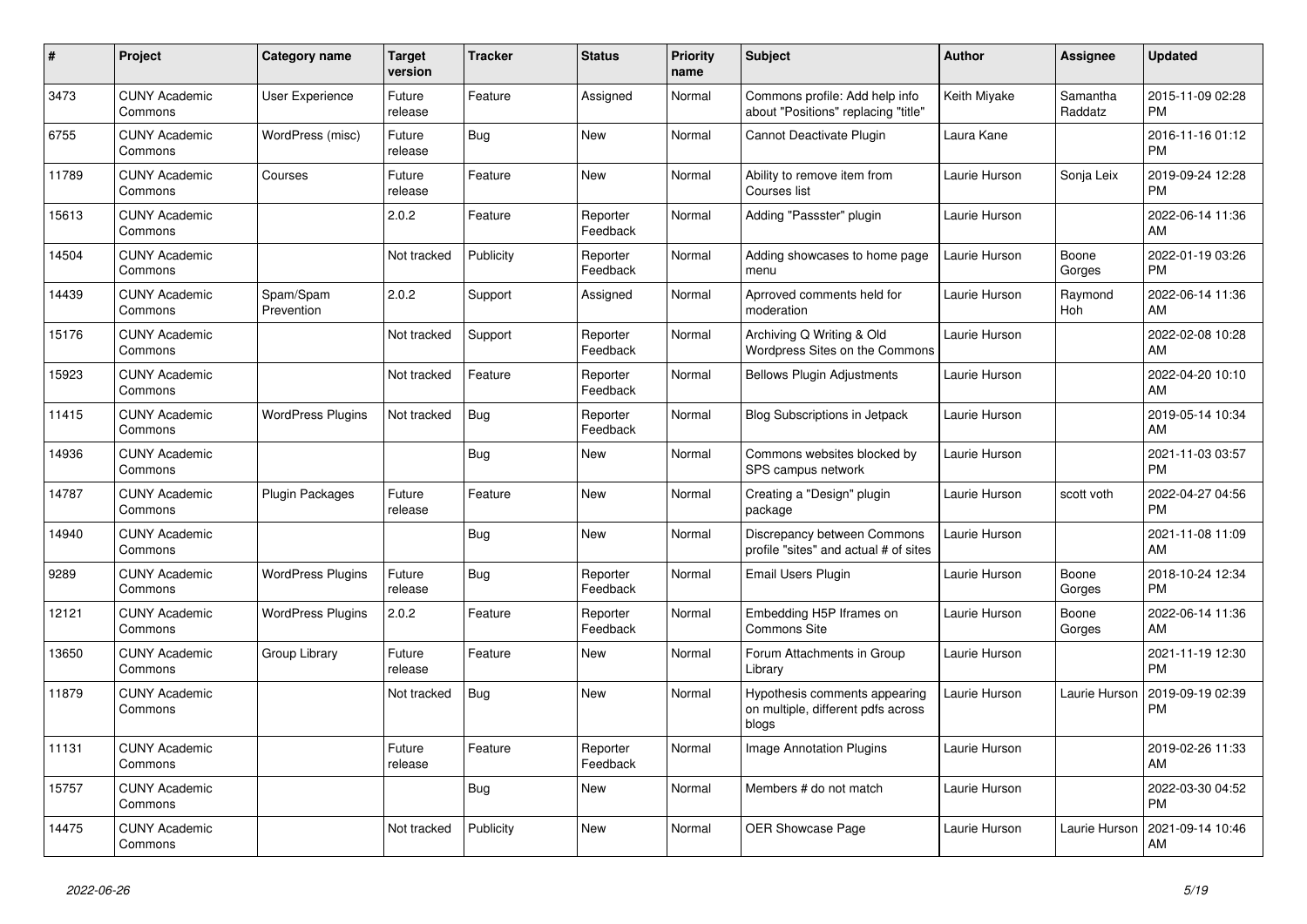| #     | <b>Project</b>                  | <b>Category name</b>      | <b>Target</b><br>version | Tracker    | <b>Status</b>        | <b>Priority</b><br>name | <b>Subject</b>                                                                             | <b>Author</b> | <b>Assignee</b>  | <b>Updated</b>                |
|-------|---------------------------------|---------------------------|--------------------------|------------|----------------------|-------------------------|--------------------------------------------------------------------------------------------|---------------|------------------|-------------------------------|
| 16199 | <b>CUNY Academic</b><br>Commons | <b>Directories</b>        | 2.0.2                    | <b>Bug</b> | <b>New</b>           | Normal                  | Removed "Semester" Filter from<br><b>Courses Directory</b>                                 | Laurie Hurson | Boone<br>Gorges  | 2022-06-14 11:36<br>AM        |
| 12484 | <b>CUNY Academic</b><br>Commons |                           | Not tracked              | Support    | Reporter<br>Feedback | Normal                  | Sign up Code for COIL Course<br>starting in March                                          | Laurie Hurson | Matt Gold        | 2020-03-02 02:26<br><b>PM</b> |
| 12328 | <b>CUNY Academic</b><br>Commons |                           | Not tracked              | Support    | New                  | Normal                  | Sign up Code for Non-CUNY<br>Faculty                                                       | Laurie Hurson |                  | 2020-01-28 10:25<br>AM        |
| 12438 | <b>CUNY Academic</b><br>Commons | Courses                   | Not tracked              | <b>Bug</b> | <b>New</b>           | Normal                  | Site appearing twice                                                                       | Laurie Hurson | Boone<br>Gorges  | 2020-02-18 01:34<br><b>PM</b> |
| 12446 | <b>CUNY Academic</b><br>Commons | Groups (misc)             | Future<br>release        | Feature    | Reporter<br>Feedback | Normal                  | Toggle default site to group forum<br>posting                                              | Laurie Hurson | Laurie Hurson    | 2020-03-10 11:57<br>AM        |
| 11843 | <b>CUNY Academic</b><br>Commons | WordPress (misc)          | Future<br>release        | Design/UX  | <b>New</b>           | Normal                  | Tweaking the Gutenberg Editor<br>Interface                                                 | Laurie Hurson |                  | 2022-04-26 12:00<br><b>PM</b> |
| 14538 | <b>CUNY Academic</b><br>Commons |                           | Not tracked              | Support    | Reporter<br>Feedback | Normal                  | Weebly To Commons                                                                          | Laurie Hurson |                  | 2021-09-14 10:47<br>AM        |
| 9060  | <b>CUNY Academic</b><br>Commons | Commons In A Box          | Not tracked              | <b>Bug</b> | Hold                 | Normal                  | Problems with CBox image library<br>upload                                                 | Lisa Rhody    | Raymond<br>Hoh   | 2018-01-10 03:26<br><b>PM</b> |
| 2612  | <b>CUNY Academic</b><br>Commons |                           | Not tracked              | Publicity  | Assigned             | Normal                  | Pinterest site for the Commons                                                             | local admin   | Sarah<br>Morgano | 2016-03-04 11:19<br>AM        |
| 2325  | <b>CUNY Academic</b><br>Commons | BuddyPress (misc)         | Future<br>release        | Feature    | Assigned             | Low                     | Profile should have separate<br>fields for first/last names                                | local admin   | Boone<br>Gorges  | 2015-11-09 06:09<br><b>PM</b> |
| 2610  | <b>CUNY Academic</b><br>Commons | Group Invitations         | Future<br>release        | Feature    | Assigned             | Low                     | Request: Custom invitation<br>message to group invites                                     | local admin   | Boone<br>Gorges  | 2015-11-09 06:13<br><b>PM</b> |
| 2175  | <b>CUNY Academic</b><br>Commons | WordPress (misc)          | Not tracked              | Support    | Assigned             | Normal                  | Subscibe 2 vs. Jetpack<br>subscription options                                             | local admin   | Matt Gold        | 2016-01-26 04:58<br><b>PM</b> |
| 9895  | <b>CUNY Academic</b><br>Commons | Onboarding                | Future<br>release        | Feature    | Assigned             | Normal                  | Add "Accept Invitation"<br>link/button/function to Group<br>and/or Site invitation emails? | Luke Waltzer  | Boone<br>Gorges  | 2018-06-07 12:42<br><b>PM</b> |
| 9211  | <b>CUNY Academic</b><br>Commons | <b>WordPress Plugins</b>  | Future<br>release        | Support    | Reporter<br>Feedback | Normal                  | Auto-Role Setting in Forum Plugin<br>Causing Some Confusion                                | Luke Waltzer  | Boone<br>Gorges  | 2018-03-13 11:44<br>AM        |
| 7624  | <b>CUNY Academic</b><br>Commons | BuddyPress (misc)         | Future<br>release        | Design/UX  | New                  | Normal                  | <b>BP</b> Notifications                                                                    | Luke Waltzer  | Paige Dupont     | 2017-02-08 10:43<br><b>PM</b> |
| 6392  | <b>CUNY Academic</b><br>Commons | Group Forums              | Future<br>release        | Design/UX  | Assigned             | Low                     | Composition/Preview Panes in<br>Forum Posts                                                | Luke Waltzer  | Paige Dupont     | 2016-10-21 04:26<br><b>PM</b> |
| 13430 | <b>CUNY Academic</b><br>Commons | Reply By Email            | Not tracked              | Bug        | <b>New</b>           | Normal                  | Delay in RBE                                                                               | Luke Waltzer  | Raymond<br>Hoh   | 2020-10-13 11:16<br>AM        |
| 7928  | <b>CUNY Academic</b><br>Commons | Group Forums              | Not tracked              | <b>Bug</b> | <b>New</b>           | Normal                  | Duplicate Forum post                                                                       | Luke Waltzer  | Raymond<br>Hoh   | 2017-04-11 09:27<br><b>PM</b> |
| 6078  | <b>CUNY Academic</b><br>Commons | <b>Blogs (BuddyPress)</b> | Future<br>release        | Feature    | <b>New</b>           | Normal                  | <b>Explore Adding Network Blog</b><br>Metadata Plugin                                      | Luke Waltzer  | Luke Waltzer     | 2016-10-11 10:29<br><b>PM</b> |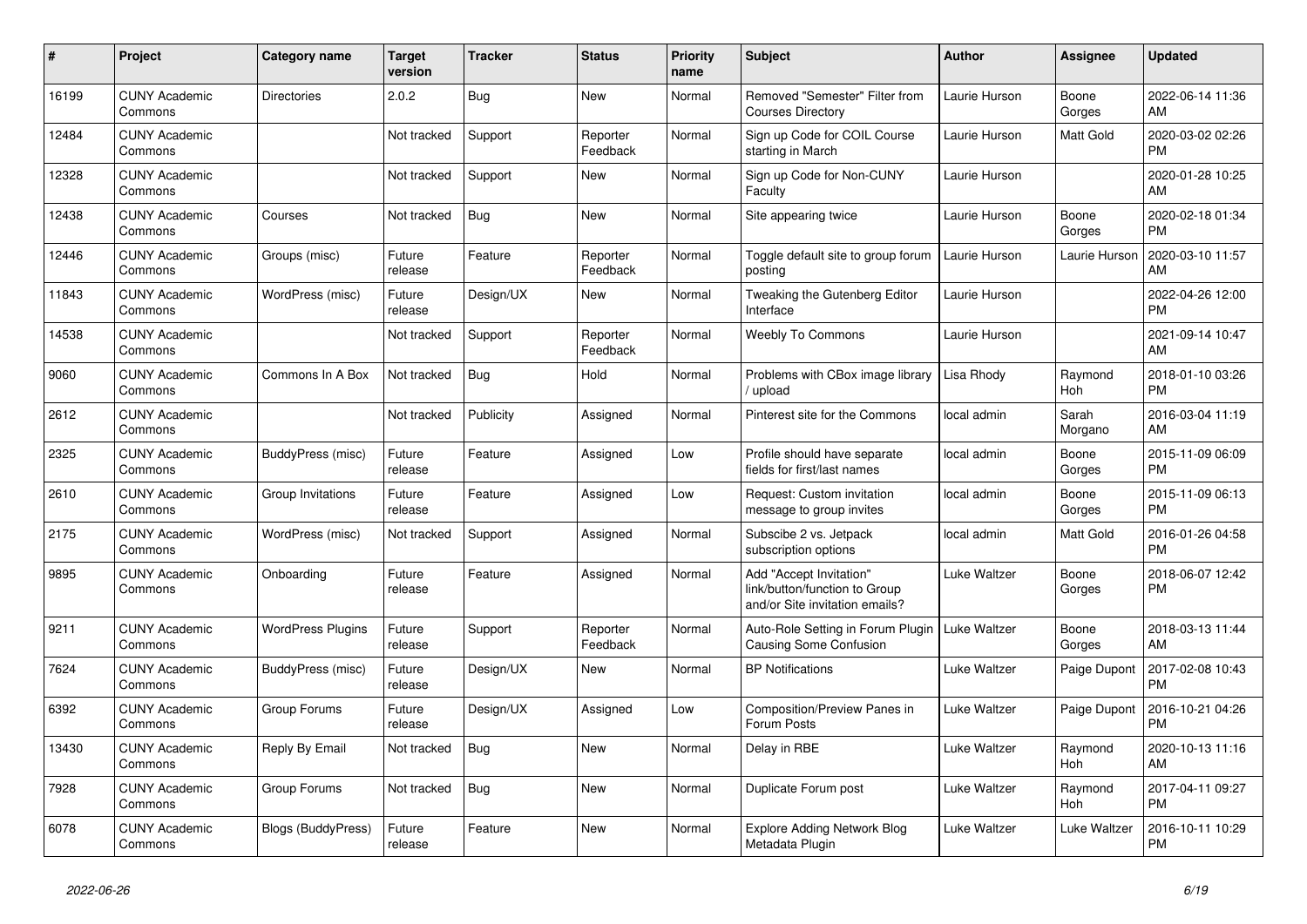| #     | Project                         | <b>Category name</b>     | Target<br>version | <b>Tracker</b> | <b>Status</b>        | <b>Priority</b><br>name | <b>Subject</b>                                                   | <b>Author</b>   | <b>Assignee</b>     | <b>Updated</b>                |
|-------|---------------------------------|--------------------------|-------------------|----------------|----------------------|-------------------------|------------------------------------------------------------------|-----------------|---------------------|-------------------------------|
| 8835  | <b>CUNY Academic</b><br>Commons | Blogs (BuddyPress)       | Future<br>release | Feature        | <b>New</b>           | Normal                  | Extend cuny.is shortlinks to sites                               | Luke Waltzer    | Boone<br>Gorges     | 2022-04-26 11:59<br>AM        |
| 5268  | <b>CUNY Academic</b><br>Commons | Group Forums             | Future<br>release | Bug            | Assigned             | Normal                  | Long-time to post to multiple<br>groups                          | Luke Waltzer    | Daniel Jones        | 2016-09-07 06:31<br><b>PM</b> |
| 6389  | <b>CUNY Academic</b><br>Commons | <b>BuddyPress Docs</b>   | Future<br>release | Feature        | New                  | Low                     | Make Discussion Area Visible<br>When Editing a Doc               | Luke Waltzer    | Boone<br>Gorges     | 2016-10-21 04:16<br><b>PM</b> |
| 5317  | <b>CUNY Academic</b><br>Commons | Group Blogs              | Not tracked       | Bug            | Reporter<br>Feedback | Normal                  | Notifications of New Post Didn't<br>Come                         | Luke Waltzer    | Samantha<br>Raddatz | 2016-03-21 10:41<br><b>PM</b> |
| 5225  | <b>CUNY Academic</b><br>Commons | Registration             | Future<br>release | Feature        | Assigned             | Normal                  | On-boarding Issues                                               | Luke Waltzer    | Samantha<br>Raddatz | 2016-02-12 02:58<br><b>PM</b> |
| 6356  | <b>CUNY Academic</b><br>Commons | <b>WordPress Plugins</b> | Future<br>release | <b>Bug</b>     | Reporter<br>Feedback | Low                     | Should Subscribe2 be<br>deprecated?                              | Luke Waltzer    |                     | 2017-03-20 12:20<br><b>PM</b> |
| 7981  | <b>CUNY Academic</b><br>Commons | Social Paper             | Future<br>release | <b>Bug</b>     | <b>New</b>           | Normal                  | Social Paper comments should<br>not go to spam                   | Luke Waltzer    | Boone<br>Gorges     | 2018-04-16 03:52<br><b>PM</b> |
| 6644  | <b>CUNY Academic</b><br>Commons |                          | Not tracked       | <b>Bug</b>     | Reporter<br>Feedback | High                    | White Screen at Login Pge                                        | Luke Waltzer    | Raymond<br>Hoh      | 2016-11-21 10:34<br><b>PM</b> |
| 8078  | <b>CUNY Academic</b><br>Commons | <b>WordPress Plugins</b> | Future<br>release | System Upgrade | Assigned             | Normal                  | CommentPress Updates                                             | Margaret Galvan | Christian<br>Wach   | 2017-05-08 03:49<br><b>PM</b> |
| 7828  | <b>CUNY Academic</b><br>Commons |                          | Not tracked       | Feature        | Assigned             | Normal                  | Theme Assessment 2017                                            | Margaret Galvan | Margaret<br>Galvan  | 2017-05-02 10:41<br><b>PM</b> |
| 8211  | <b>CUNY Academic</b><br>Commons | <b>WordPress Themes</b>  | Future<br>release | Feature        | <b>New</b>           | Normal                  | Theme Suggestions: Material<br>Design-Inspired Themes            | Margaret Galvan | Margaret<br>Galvan  | 2017-08-07 02:48<br><b>PM</b> |
| 12741 | <b>CUNY Academic</b><br>Commons | <b>WordPress Plugins</b> | Not tracked       | Support        | Reporter<br>Feedback | Normal                  | <b>Tableau Public Viz Block</b>                                  | Marilyn Weber   | Raymond<br>Hoh      | 2020-05-12 11:00<br>AM        |
| 15978 | <b>CUNY Academic</b><br>Commons | WordPress - Media        | 2.0.2             | Support        | Reporter<br>Feedback | Normal                  | tex files?                                                       | Marilyn Weber   | Raymond<br>Hoh      | 2022-06-14 11:36<br>AM        |
| 12352 | <b>CUNY Academic</b><br>Commons |                          | Not tracked       | Support        | <b>New</b>           | Normal                  | 'posts list" page builder block<br>option                        | Marilyn Weber   |                     | 2020-02-03 01:29<br><b>PM</b> |
| 11848 | <b>CUNY Academic</b><br>Commons |                          | Not tracked       | Support        | Hold                 | Normal                  | a Dean of Faculty wants to share<br>a large file                 | Marilyn Weber   |                     | 2019-09-24 08:44<br>AM        |
| 13034 | <b>CUNY Academic</b><br>Commons |                          | Not tracked       | Support        | Reporter<br>Feedback | Normal                  | a site is asking people to join the<br>Commons to get a download | Marilyn Weber   |                     | 2020-07-12 07:23<br>AM        |
| 13255 | <b>CUNY Academic</b><br>Commons |                          | Not tracked       | Support        | Reporter<br>Feedback | Normal                  | Accessibility problems                                           | Marilyn Weber   |                     | 2020-09-01 05:48<br><b>PM</b> |
| 9835  | <b>CUNY Academic</b><br>Commons | Group Forums             | Future<br>release | Bug            | Assigned             | Normal                  | add a "like" function?                                           | Marilyn Weber   | <b>Erik Trainer</b> | 2018-06-05 01:49<br><b>PM</b> |
| 5199  | <b>CUNY Academic</b><br>Commons | Social Paper             | Future<br>release | Feature        | <b>New</b>           | Normal                  | add tables to the SP editor                                      | Marilyn Weber   |                     | 2016-10-24 11:27<br>AM        |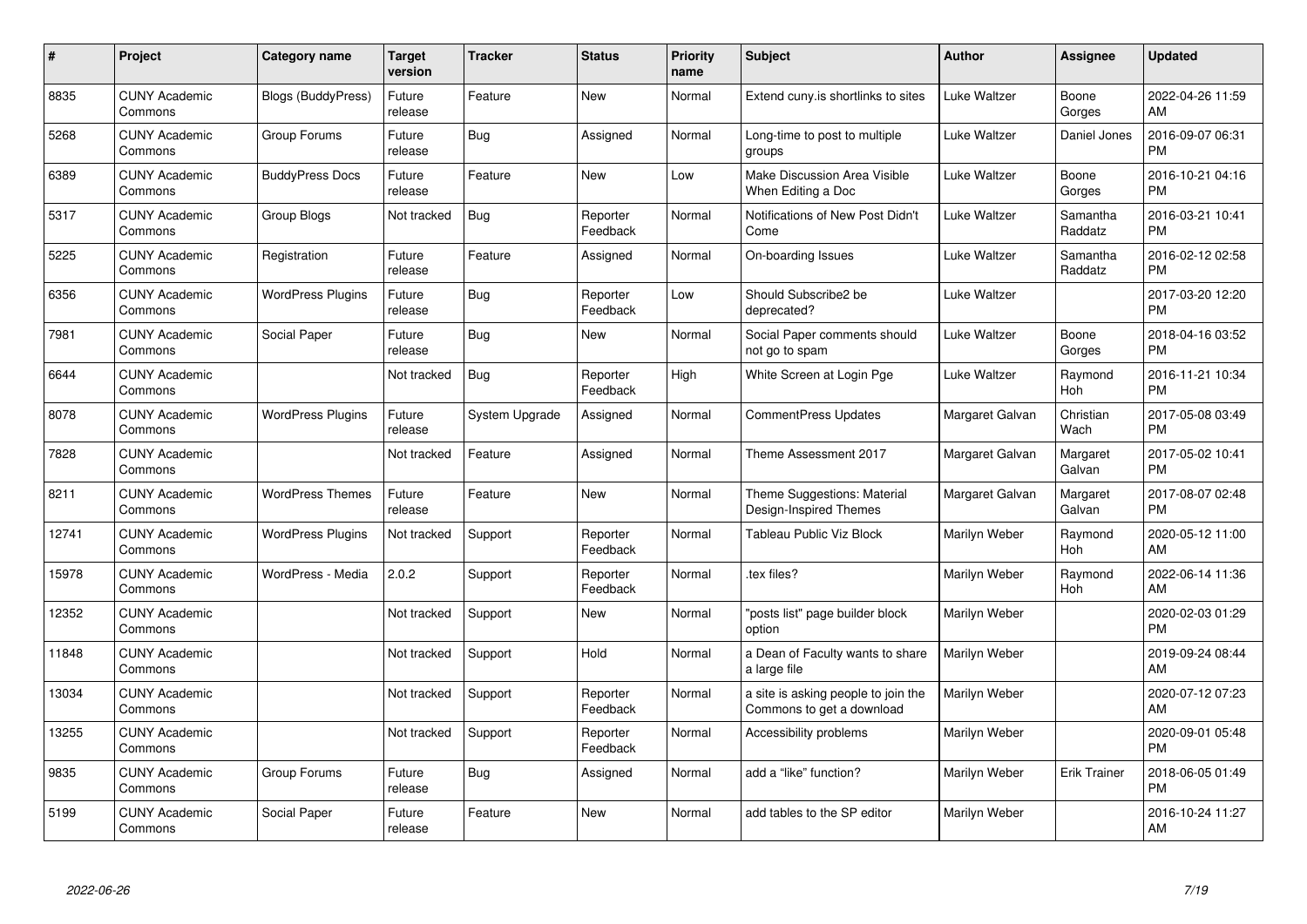| #     | Project                         | <b>Category name</b>       | Target<br>version   | Tracker | <b>Status</b>                       | <b>Priority</b><br>name | <b>Subject</b>                                                                                                                                        | <b>Author</b>        | <b>Assignee</b>     | <b>Updated</b>                |
|-------|---------------------------------|----------------------------|---------------------|---------|-------------------------------------|-------------------------|-------------------------------------------------------------------------------------------------------------------------------------------------------|----------------------|---------------------|-------------------------------|
| 15370 | <b>CUNY Academic</b><br>Commons |                            |                     | Support | Reporter<br>Feedback                | Normal                  | All-in-One Event Calendar?                                                                                                                            | Marilyn Weber        |                     | 2022-02-17 11:03<br>AM        |
| 11787 | <b>CUNY Academic</b><br>Commons |                            | Not tracked         | Support | Reporter<br>Feedback                | Normal                  | automated comments notifications<br>on ZenDesk                                                                                                        | <b>Marilyn Weber</b> |                     | 2019-08-26 06:18<br><b>PM</b> |
| 5058  | <b>CUNY Academic</b><br>Commons | Social Paper               | Future<br>release   | Feature | New                                 | Low                     | Can there be a clearer signal that<br>even when comments have<br>already been made you add<br>comments by clicking on the side?<br>(SP suggestion #5) | Marilyn Weber        | Samantha<br>Raddatz | 2016-02-11 10:24<br><b>PM</b> |
| 13975 | <b>CUNY Academic</b><br>Commons | Social Paper               | Not tracked         | Support | Reporter<br>Feedback                | Normal                  | can't approve comments on<br>Social Paper paper                                                                                                       | Marilyn Weber        |                     | 2021-02-12 09:33<br>AM        |
| 5992  | <b>CUNY Academic</b><br>Commons | <b>Email Notifications</b> | Future<br>release   | Feature | New                                 | Normal                  | Changing the From line of<br>autogenerated blog emails                                                                                                | Marilyn Weber        |                     | 2018-09-27 05:19<br><b>PM</b> |
| 10657 | <b>CUNY Academic</b><br>Commons |                            | Not tracked         | Support | Reporter<br>Feedback                | Normal                  | child theme problems                                                                                                                                  | Marilyn Weber        |                     | 2018-11-08 01:19<br><b>PM</b> |
| 11519 | <b>CUNY Academic</b><br>Commons |                            | Not tracked         | Support | Assigned                            | Normal                  | comment option not appearing                                                                                                                          | Marilyn Weber        |                     | 2019-09-24 10:28<br>AM        |
| 11149 | <b>CUNY Academic</b><br>Commons |                            | Not tracked         | Support | Reporter<br>Feedback                | Normal                  | comments getting blocked                                                                                                                              | Marilyn Weber        | Raymond<br>Hoh      | 2019-03-26 11:40<br>AM        |
| 13328 | <b>CUNY Academic</b><br>Commons | Group Forums               | Not tracked         | Bug     | Reporter<br>Feedback                | Normal                  | cross-posting in two related<br>groups                                                                                                                | Marilyn Weber        | Raymond<br>Hoh      | 2020-09-15 10:39<br><b>PM</b> |
| 11509 | <b>CUNY Academic</b><br>Commons |                            | Not tracked         | Support | Reporter<br>Feedback                | Normal                  | deleted Page causing a Menu<br>problem?                                                                                                               | Marilyn Weber        |                     | 2019-06-04 09:54<br>AM        |
| 15260 | <b>CUNY Academic</b><br>Commons |                            |                     | Support | Reporter<br>Feedback                | Normal                  | Diacritical markings   European<br><b>Stages</b>                                                                                                      | Marilyn Weber        |                     | 2022-02-04 08:16<br>AM        |
| 9207  | <b>CUNY Academic</b><br>Commons |                            | Future<br>release   | Support | Reporter<br>Feedback                | Normal                  | display dashboards made in<br>Tableau?                                                                                                                | Marilyn Weber        | Boone<br>Gorges     | 2018-04-10 10:42<br>AM        |
| 12382 | <b>CUNY Academic</b><br>Commons | Membership                 | Not tracked         | Support | New                                 | Normal                  | Email request change                                                                                                                                  | Marilyn Weber        | Marilyn<br>Weber    | 2020-02-06 12:56<br><b>PM</b> |
| 15655 | <b>CUNY Academic</b><br>Commons |                            | 2.0.2               | Support | Reporter<br>Feedback                | Normal                  | Event Aggregator plugin?                                                                                                                              | Marilyn Weber        |                     | 2022-06-14 11:36<br>AM        |
| 15565 | <b>CUNY Academic</b><br>Commons |                            |                     | Support | New                                 | Normal                  | Events - send updates to an email<br>listserv                                                                                                         | <b>Marilyn Weber</b> |                     | 2022-03-10 01:06<br><b>PM</b> |
| 14398 | <b>CUNY Academic</b><br>Commons |                            | Not tracked Support |         | Reporter<br>Feedback                | Normal                  | Events plug-in notification<br>problem                                                                                                                | Marilyn Weber        |                     | 2021-05-11 11:21<br>AM        |
| 5397  | <b>CUNY Academic</b><br>Commons | Social Paper               | Future<br>release   | Feature | New                                 | Normal                  | frustrating to have to<br>enable/disable in SP                                                                                                        | Marilyn Weber        | Samantha<br>Raddatz | 2016-04-20 03:39<br>PM        |
| 16291 | <b>CUNY Academic</b><br>Commons | Site cloning               | 2.0.2               | Support | Staged for<br>Production<br>Release | Normal                  | Images coming up blank in Media<br>Library                                                                                                            | Marilyn Weber        | Raymond<br>Hoh      | 2022-06-23 08:28<br><b>PM</b> |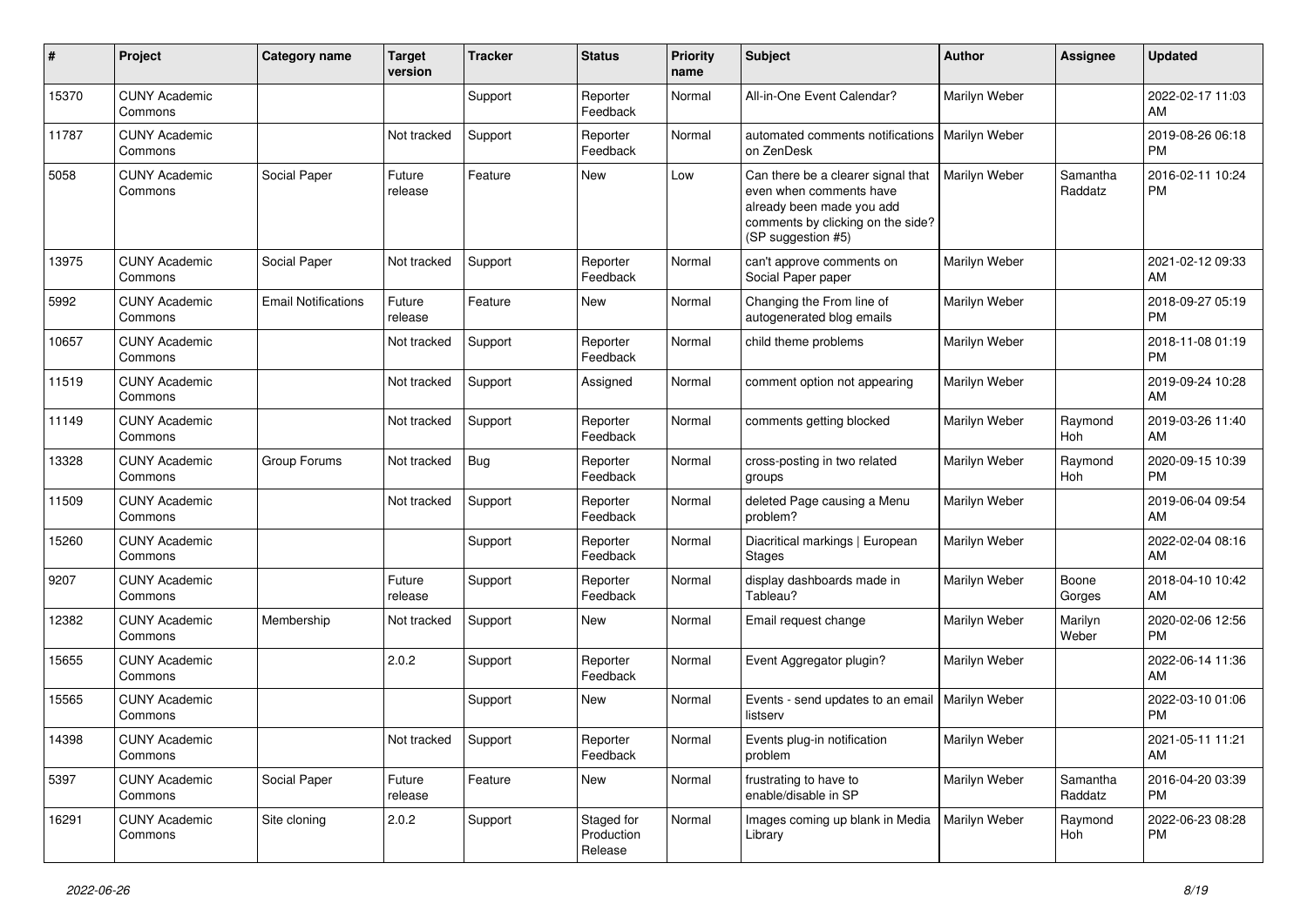| #     | Project                         | <b>Category name</b>       | Target<br>version | <b>Tracker</b> | <b>Status</b>        | <b>Priority</b><br>name | <b>Subject</b>                                                                                | <b>Author</b> | Assignee            | <b>Updated</b>                |
|-------|---------------------------------|----------------------------|-------------------|----------------|----------------------|-------------------------|-----------------------------------------------------------------------------------------------|---------------|---------------------|-------------------------------|
| 5050  | <b>CUNY Academic</b><br>Commons | Social Paper               | Future<br>release | Feature        | <b>New</b>           | Low                     | Making comments visible in SP<br>editing mode (SP suggestion #1)                              | Marilyn Weber | Samantha<br>Raddatz | 2019-09-17 11:10<br><b>PM</b> |
| 15169 | <b>CUNY Academic</b><br>Commons |                            | 2.0.2             | Support        | Reporter<br>Feedback | Normal                  | new Prelude website zipfiles for<br>custom theme and other files.                             | Marilyn Weber |                     | 2022-06-14 11:36<br>AM        |
| 15045 | <b>CUNY Academic</b><br>Commons |                            |                   | Support        | New                  | Normal                  | no result for KCeL in the search<br>box on the commons                                        | Marilyn Weber |                     | 2021-12-10 11:29<br>AM        |
| 14074 | <b>CUNY Academic</b><br>Commons | WordPress (misc)           | Not tracked       | Support        | Reporter<br>Feedback | Normal                  | page password protection<br>problem                                                           | Marilyn Weber |                     | 2021-03-02 11:03<br>AM        |
| 8607  | <b>CUNY Academic</b><br>Commons |                            | Not tracked       | Support        | New                  | Normal                  | Paypal?                                                                                       | Marilyn Weber | <b>Matt Gold</b>    | 2018-05-15 01:37<br><b>PM</b> |
| 11971 | <b>CUNY Academic</b><br>Commons | <b>Email Notifications</b> | Future<br>release | <b>Bug</b>     | Reporter<br>Feedback | Low                     | Pictures obscured in emailed post<br>notifications                                            | Marilyn Weber | Raymond<br>Hoh      | 2019-11-21 01:14<br><b>PM</b> |
| 11771 | <b>CUNY Academic</b><br>Commons |                            | Not tracked       | Support        | Reporter<br>Feedback | Normal                  | post displays in sections                                                                     | Marilyn Weber |                     | 2019-08-20 10:34<br>AM        |
| 13912 | <b>CUNY Academic</b><br>Commons |                            | Not tracked       | Feature        | Hold                 | Low                     | posting "missed schedule"                                                                     | Marilyn Weber |                     | 2021-02-23 10:46<br>AM        |
| 14900 | <b>CUNY Academic</b><br>Commons |                            | Not tracked       | Support        | Reporter<br>Feedback | Normal                  | previous theme?                                                                               | Marilyn Weber |                     | 2021-10-25 10:31<br>AM        |
| 13286 | <b>CUNY Academic</b><br>Commons |                            | Not tracked       | Support        | New                  | Normal                  | problem connecting with<br>WordPress app                                                      | Marilyn Weber | Raymond<br>Hoh      | 2020-09-08 11:16<br>AM        |
| 15685 | <b>CUNY Academic</b><br>Commons |                            |                   | Support        | <b>New</b>           | High                    | problem with chrome?                                                                          | Marilyn Weber |                     | 2022-04-25 03:40<br><b>PM</b> |
| 16110 | <b>CUNY Academic</b><br>Commons |                            |                   | Support        | Reporter<br>Feedback | Normal                  | remove Creative Commons<br>license from pages?                                                | Marilyn Weber | Raymond<br>Hoh      | 2022-05-17 06:11<br><b>PM</b> |
| 5282  | <b>CUNY Academic</b><br>Commons | Social Paper               | Future<br>release | <b>Bug</b>     | New                  | Normal                  | Replying via email directs to<br>paper but not individual comment.                            | Marilyn Weber | Raymond<br>Hoh      | 2016-03-02 01:48<br><b>PM</b> |
| 16099 | <b>CUNY Academic</b><br>Commons |                            |                   | Support        | Reporter<br>Feedback | Normal                  | request for Newsletter Glue                                                                   | Marilyn Weber |                     | 2022-05-13 12:14<br><b>PM</b> |
| 5053  | <b>CUNY Academic</b><br>Commons | Social Paper               | Future<br>release | Feature        | New                  | Low                     | Scrollable menu to add readers<br>(SP suggestion #4)                                          | Marilyn Weber | Samantha<br>Raddatz | 2016-04-21 05:21<br><b>PM</b> |
| 5052  | <b>CUNY Academic</b><br>Commons | Social Paper               | Future<br>release | Feature        | <b>New</b>           | Low                     | Sentence by sentence or line by<br>line comments (SP suggestion #3)                           | Marilyn Weber | Boone<br>Gorges     | 2016-02-11 10:24<br><b>PM</b> |
| 12360 | <b>CUNY Academic</b><br>Commons | <b>WordPress Themes</b>    | Not tracked       | Bug            | Reporter<br>Feedback | Normal                  | site just says "DANTE We are<br>currently in maintenance mode,<br>please check back shortly." | Marilyn Weber |                     | 2020-02-04 12:13<br><b>PM</b> |
| 15816 | <b>CUNY Academic</b><br>Commons |                            | Not tracked       | Support        | New                  | Normal                  | slow loading at SPS                                                                           | Marilyn Weber |                     | 2022-04-05 01:26<br><b>PM</b> |
| 5205  | <b>CUNY Academic</b><br>Commons | Social Paper               | Future<br>release | Feature        | New                  | Normal                  | Social Paper folders                                                                          | Marilyn Weber |                     | 2016-02-11 10:24<br>PM        |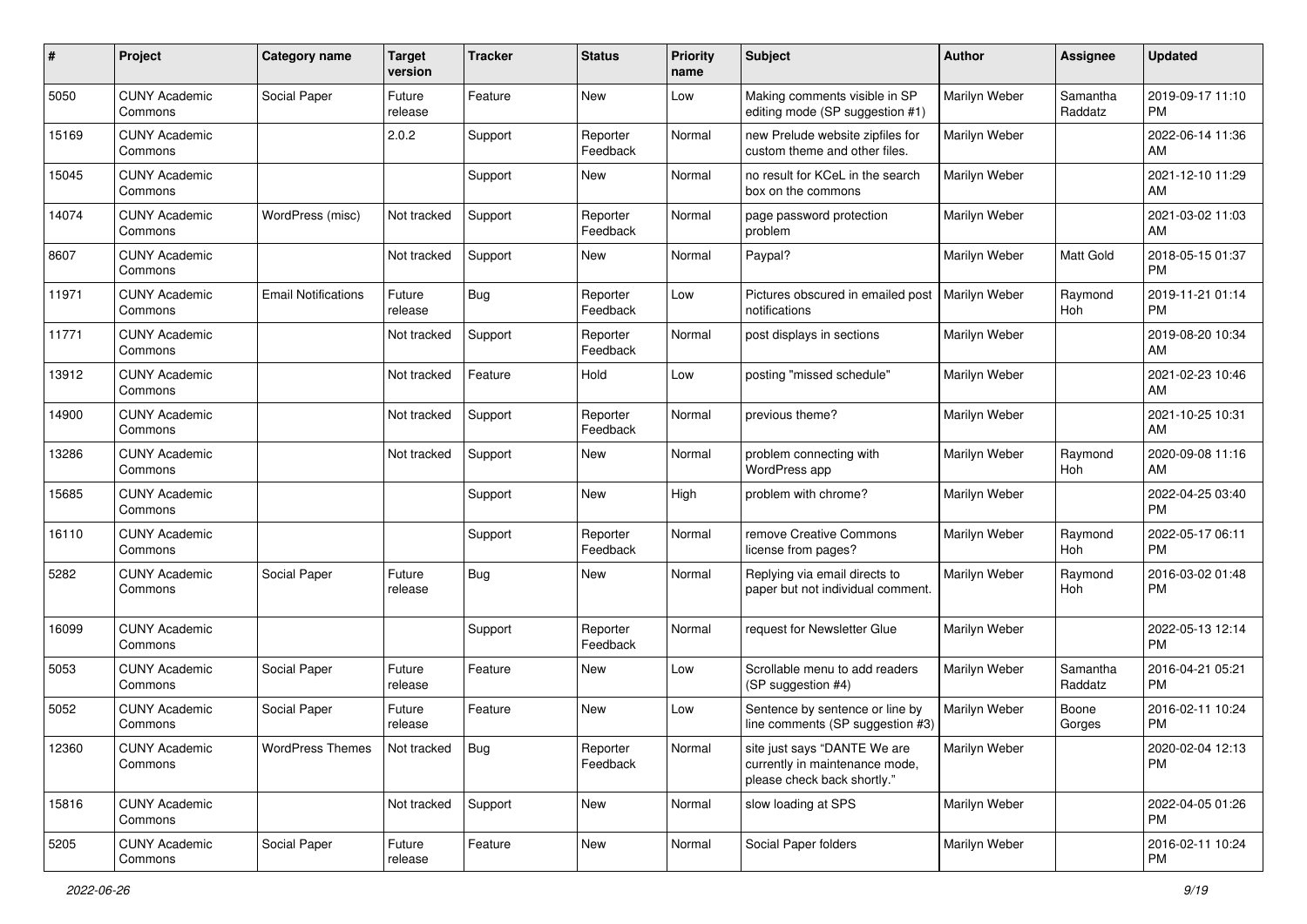| #     | Project                         | <b>Category name</b>      | Target<br>version | <b>Tracker</b> | <b>Status</b>        | <b>Priority</b><br>name | <b>Subject</b>                                                        | <b>Author</b>      | <b>Assignee</b>       | <b>Updated</b>                |
|-------|---------------------------------|---------------------------|-------------------|----------------|----------------------|-------------------------|-----------------------------------------------------------------------|--------------------|-----------------------|-------------------------------|
| 14911 | <b>CUNY Academic</b><br>Commons | <b>WordPress Themes</b>   | Not tracked       | Support        | <b>New</b>           | Normal                  | Twentytwentyone theme                                                 | Marilyn Weber      |                       | 2021-10-28 10:37<br>AM        |
| 12350 | <b>CUNY Academic</b><br>Commons | <b>Blogs (BuddyPress)</b> | Not tracked       | Support        | Reporter<br>Feedback | Normal                  | URL creation problem                                                  | Marilyn Weber      |                       | 2020-02-03 11:27<br>AM        |
| 14784 | <b>CUNY Academic</b><br>Commons |                           |                   | Support        | Reporter<br>Feedback | Normal                  | User report of logo problem when<br>using Customizer theme            | Marilyn Weber      |                       | 2021-09-17 10:25<br>AM        |
| 10273 | <b>CUNY Academic</b><br>Commons | Registration              | Not tracked       | Support        | Reporter<br>Feedback | Normal                  | users combining CF and campus<br>address                              | Marilyn Weber      |                       | 2019-09-18 10:58<br>AM        |
| 2573  | <b>NYCDH Community</b><br>Site  |                           |                   | Feature        | Reporter<br>Feedback | Normal                  | Add dh nyc twitter list feed to site                                  | <b>Mark Newton</b> | Matt Gold             | 2013-05-16 11:42<br><b>PM</b> |
| 2571  | <b>NYCDH Community</b><br>Site  |                           |                   | Feature        | Assigned             | Normal                  | Add Google custom search box to   Mark Newton<br>homepage             |                    | Raymond<br>Hoh        | 2013-05-18 07:49<br><b>PM</b> |
| 2574  | <b>NYCDH Community</b><br>Site  |                           |                   | Feature        | Assigned             | Normal                  | Add Way to Upload Files to<br>Groups                                  | <b>Mark Newton</b> | Raymond<br>Hoh        | 2013-05-18 07:46<br><b>PM</b> |
| 2577  | <b>NYCDH Community</b><br>Site  |                           |                   | Feature        | Assigned             | Low                     | Investigate Potential to Add Links<br>to the Forum                    | <b>Mark Newton</b> | Alex Gil              | 2013-05-16 09:40<br><b>PM</b> |
| 2576  | <b>NYCDH Community</b><br>Site  |                           |                   | Bug            | Hold                 | Low                     | Test Next Button in Javascript<br><b>Tutorial Under Activities</b>    | Mark Newton        | Alex Gil              | 2013-05-18 02:55<br><b>PM</b> |
| 10769 | <b>CUNY Academic</b><br>Commons | <b>WordPress Themes</b>   | Not tracked       | <b>Bug</b>     | Reporter<br>Feedback | Normal                  | 2011 Theme Sidebar                                                    | Mark Webb          |                       | 2018-12-04 04:09<br><b>PM</b> |
| 11120 | <b>CUNY Academic</b><br>Commons | <b>WordPress Plugins</b>  | Not tracked       | Bug            | Reporter<br>Feedback | Normal                  | Events Manager Events Not<br>Showing Up                               | Mark Webb          |                       | 2019-02-27 04:10<br><b>PM</b> |
| 10678 | <b>CUNY Academic</b><br>Commons |                           | Not tracked       | <b>Bug</b>     | Reporter<br>Feedback | High                    | Newsletter Plugin Not Sending<br><b>Out Newsletters</b>               | Mark Webb          | Boone<br>Gorges       | 2019-09-16 09:38<br><b>PM</b> |
| 10262 | <b>CUNY Academic</b><br>Commons |                           | Not tracked       | <b>Bug</b>     | Reporter<br>Feedback | Normal                  | Newsletter Plugin: Broken Image<br>at Bottom of All Newsletters       | Mark Webb          | Raymond<br><b>Hoh</b> | 2018-08-30 05:17<br><b>PM</b> |
| 6671  | <b>CUNY Academic</b><br>Commons | Reply By Email            | Not tracked       | Bug            | Assigned             | Normal                  | "Post too often" RBE error<br>message                                 | Matt Gold          | Raymond<br>Hoh        | 2016-11-11 09:55<br>AM        |
| 3220  | <b>CUNY Academic</b><br>Commons | <b>Public Portfolio</b>   | Future<br>release | Feature        | Assigned             | Normal                  | Add indent/outdent option to<br>Formatting Buttons on Profile<br>Page | Matt Gold          | Boone<br>Gorges       | 2014-05-21 10:39<br><b>PM</b> |
| 2223  | <b>CUNY Academic</b><br>Commons | <b>WordPress Plugins</b>  | Future<br>release | Feature        | Assigned             | Low                     | Add Participad to the CUNY<br><b>Academic Commons</b>                 | <b>Matt Gold</b>   | Boone<br>Gorges       | 2014-09-17 10:03<br><b>PM</b> |
| 554   | <b>CUNY Academic</b><br>Commons | BuddyPress (misc)         | Future<br>release | Feature        | Assigned             | Normal                  | Add Trackback notifications to<br>site-wide activity feed             | Matt Gold          | Boone<br>Gorges       | 2015-11-09 06:19<br><b>PM</b> |
| 5016  | <b>CUNY Academic</b><br>Commons | Events                    | Future<br>release | Feature        | Assigned             | Low                     | Allow comments to be posted on<br>events                              | Matt Gold          | Raymond<br>Hoh        | 2019-03-01 02:23<br><b>PM</b> |
| 3354  | <b>CUNY Academic</b><br>Commons | <b>Group Files</b>        | Future<br>release | Feature        | Assigned             | Low                     | Allow Group Download of Multiple<br><b>Selected Files</b>             | Matt Gold          | Chris Stein           | 2014-08-01 08:50<br>AM        |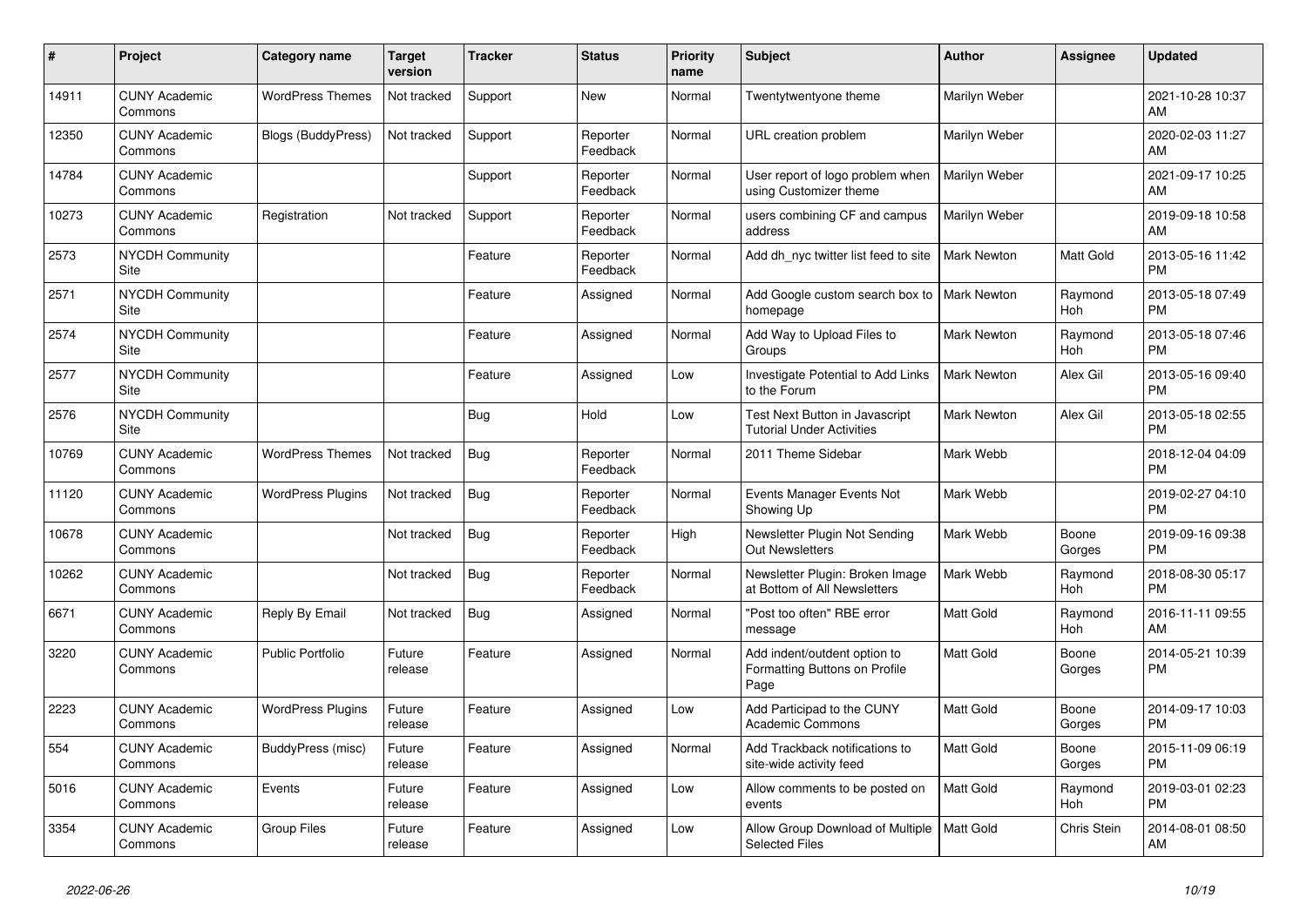| #     | Project                         | <b>Category name</b>     | Target<br>version | <b>Tracker</b> | <b>Status</b> | <b>Priority</b><br>name | <b>Subject</b>                                                                            | <b>Author</b>    | <b>Assignee</b>     | <b>Updated</b>                |
|-------|---------------------------------|--------------------------|-------------------|----------------|---------------|-------------------------|-------------------------------------------------------------------------------------------|------------------|---------------------|-------------------------------|
| 3308  | <b>CUNY Academic</b><br>Commons | Group Invitations        | Future<br>release | Feature        | Assigned      | Normal                  | Allow members to rescind group<br>invitations                                             | <b>Matt Gold</b> | Boone<br>Gorges     | 2015-04-01 08:53<br><b>PM</b> |
| 2523  | <b>CUNY Academic</b><br>Commons | <b>BuddyPress Docs</b>   | Future<br>release | Feature        | Assigned      | Normal                  | Allow Users to Upload Images to<br><b>BP</b> Docs                                         | <b>Matt Gold</b> | Boone<br>Gorges     | 2015-11-09 06:14<br><b>PM</b> |
| 635   | <b>CUNY Academic</b><br>Commons | BuddyPress (misc)        | Future<br>release | Feature        | Assigned      | Normal                  | Big Blue Button -<br>Videoconferencing in Groups and<br><b>Blogs</b>                      | Matt Gold        | Boone<br>Gorges     | 2011-03-14 03:24<br><b>PM</b> |
| 3042  | <b>CUNY Academic</b><br>Commons | <b>Public Portfolio</b>  | Future<br>release | Feature        | Assigned      | Normal                  | Browsing member interests                                                                 | <b>Matt Gold</b> | Boone<br>Gorges     | 2015-03-21 09:04<br><b>PM</b> |
| 364   | <b>CUNY Academic</b><br>Commons | <b>WordPress Plugins</b> | Future<br>release | Feature        | <b>New</b>    | Normal                  | <b>Bulletin Board</b>                                                                     | Matt Gold        |                     | 2015-01-05 08:50<br><b>PM</b> |
| 4980  | <b>CUNY Academic</b><br>Commons | Home Page                | Future<br>release | Feature        | Assigned      | Normal                  | CAC Featured Content -- Adding<br>Randomization                                           | <b>Matt Gold</b> | Boone<br>Gorges     | 2016-12-12 03:01<br><b>PM</b> |
| 4404  | <b>CUNY Academic</b><br>Commons | <b>Public Portfolio</b>  | Future<br>release | Design/UX      | Assigned      | Normal                  | Change color of permissions info<br>on portfolio editing interface                        | <b>Matt Gold</b> | Samantha<br>Raddatz | 2015-08-11 05:28<br><b>PM</b> |
| 940   | <b>CUNY Academic</b><br>Commons | Redmine                  | Future<br>release | Feature        | Assigned      | Low                     | Communication with users after<br>releases                                                | Matt Gold        | Dominic<br>Giglio   | 2012-09-09 04:36<br><b>PM</b> |
| 8756  | <b>CUNY Academic</b><br>Commons | Group Blogs              | Future<br>release | Feature        | Hold          | Normal                  | Connect multiple blogs to one<br>group?                                                   | <b>Matt Gold</b> | Boone<br>Gorges     | 2017-09-30 10:42<br>AM        |
| 599   | <b>CUNY Academic</b><br>Commons | BuddyPress (misc)        | Future<br>release | Feature        | Assigned      | Normal                  | Consider adding rating plugins for<br><b>BuddyPress/BBPress</b>                           | <b>Matt Gold</b> | Boone<br>Gorges     | 2011-08-22 06:50<br><b>PM</b> |
| 13949 | <b>CUNY Academic</b><br>Commons |                          | Not tracked       | Bug            | <b>New</b>    | Normal                  | Continued debugging of runaway<br>MySQL connections                                       | <b>Matt Gold</b> | Boone<br>Gorges     | 2021-09-14 10:42<br>AM        |
| 4238  | <b>CUNY Academic</b><br>Commons | Events                   | Future<br>release | Feature        | Assigned      | Normal                  | Copy Events to Other Groups?                                                              | <b>Matt Gold</b> | Boone<br>Gorges     | 2015-07-02 10:08<br>AM        |
| 8837  | <b>CUNY Academic</b><br>Commons |                          | Not tracked       | Feature        | Assigned      | Normal                  | Create a form to request info from<br>people requesting premium<br>themes and plugins     | Matt Gold        | Marilyn<br>Weber    | 2017-11-14 03:35<br><b>PM</b> |
| 3080  | <b>CUNY Academic</b><br>Commons | <b>Group Files</b>       | Future<br>release | Feature        | Assigned      | Low                     | Create a system to keep track of<br>file changes                                          | <b>Matt Gold</b> | Boone<br>Gorges     | 2014-02-26 10:04<br><b>PM</b> |
| 3657  | <b>CUNY Academic</b><br>Commons | WordPress (misc)         | Not tracked       | Feature        | New           | Normal                  | Create alert for GC email<br>addresses                                                    | Matt Gold        | Matt Gold           | 2016-04-14 11:29<br><b>PM</b> |
| 5955  | <b>CUNY Academic</b><br>Commons | Outreach                 | Future<br>release | Feature        | Assigned      | Normal                  | Create auto-newsletter for<br>commons members                                             | Matt Gold        | Luke Waltzer        | 2016-08-30 10:34<br>AM        |
| 6115  | <b>CUNY Academic</b><br>Commons | Publicity                | Not tracked       | Feature        | Assigned      | Normal                  | create digital signage for GC                                                             | Matt Gold        | scott voth          | 2016-10-11 10:09<br><b>PM</b> |
| 636   | <b>CUNY Academic</b><br>Commons | WordPress (misc)         | Not tracked       | Support        | Assigned      | Normal                  | Create Lynda.com-like Table of<br><b>Contents for Prospective Tutorial</b><br>Screencasts | <b>Matt Gold</b> | scott voth          | 2016-02-23 03:12<br><b>PM</b> |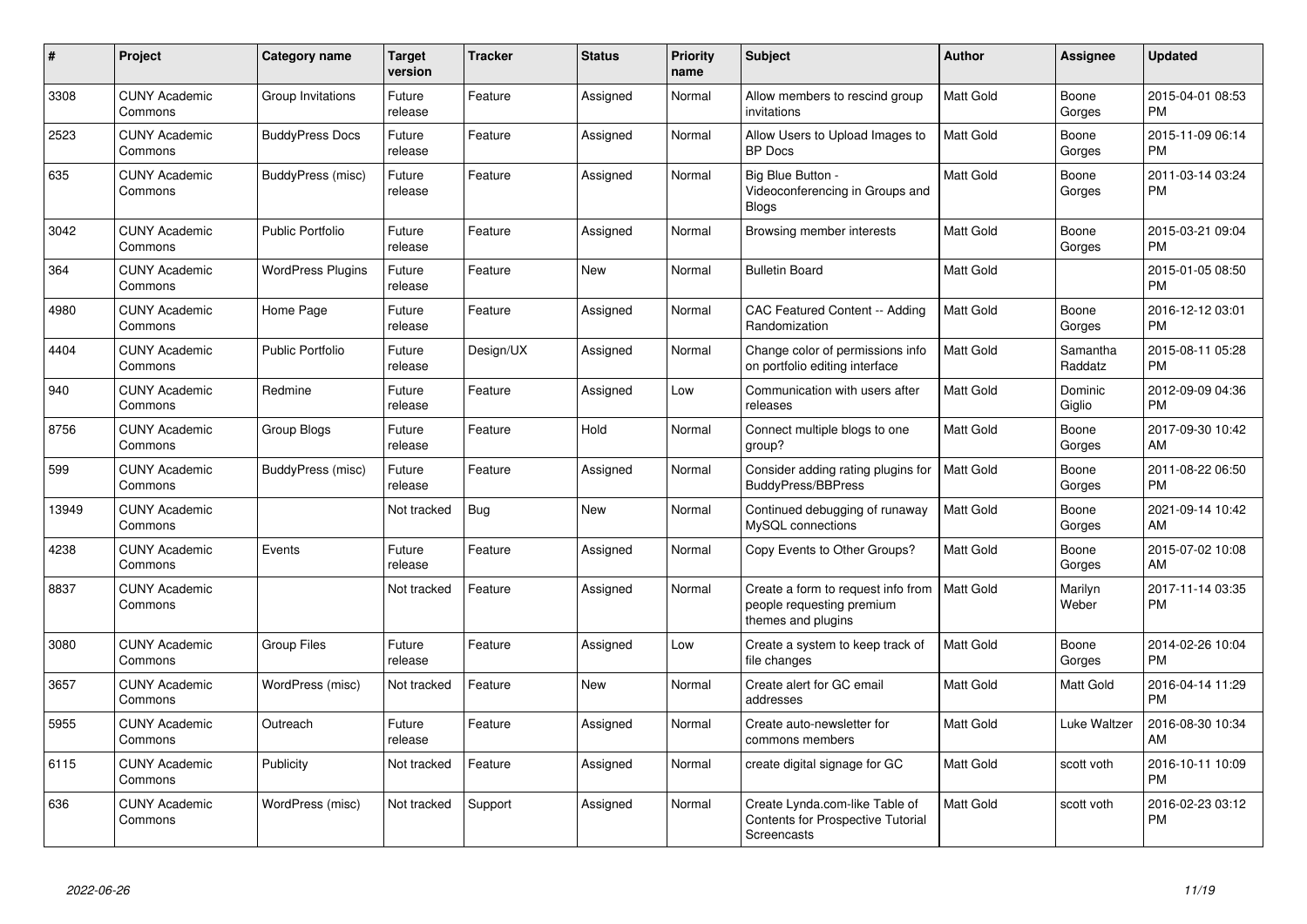| #    | Project                         | <b>Category name</b>       | <b>Target</b><br>version | <b>Tracker</b> | <b>Status</b>        | <b>Priority</b><br>name | Subject                                                                       | Author           | <b>Assignee</b>     | <b>Updated</b>                |
|------|---------------------------------|----------------------------|--------------------------|----------------|----------------------|-------------------------|-------------------------------------------------------------------------------|------------------|---------------------|-------------------------------|
| 365  | <b>CUNY Academic</b><br>Commons | WordPress (misc)           | Future<br>release        | Feature        | Assigned             | Normal                  | <b>Create Mouseover Tooltips</b><br>throughout Site                           | <b>Matt Gold</b> | Chris Stein         | 2015-11-09 06:18<br><b>PM</b> |
| 4053 | <b>CUNY Academic</b><br>Commons | Events                     | Future<br>release        | Feature        | Assigned             | Normal                  | Create new tab for past events                                                | Matt Gold        | Boone<br>Gorges     | 2015-05-12 02:10<br>PM        |
| 8666 | <b>CUNY Academic</b><br>Commons | Teaching                   | Not tracked              | Documentation  | Assigned             | Normal                  | Create Teaching on the<br>Commons Resource Page                               | Matt Gold        | Laurie Hurson       | 2019-09-23 03:16<br><b>PM</b> |
| 287  | <b>CUNY Academic</b><br>Commons | WordPress (misc)           | Future<br>release        | Feature        | Assigned             | Normal                  | Create troubleshooting tool for<br>account sign-up                            | <b>Matt Gold</b> | Boone<br>Gorges     | 2015-11-09 06:17<br><b>PM</b> |
| 333  | <b>CUNY Academic</b><br>Commons | <b>Email Notifications</b> | Future<br>release        | Feature        | Assigned             | Low                     | Delay Forum Notification Email<br>Delivery Until After Editing Period<br>Ends | <b>Matt Gold</b> | Raymond<br>Hoh      | 2015-11-09 06:01<br><b>PM</b> |
| 5691 | <b>CUNY Academic</b><br>Commons | <b>Blogs (BuddyPress)</b>  | Future<br>release        | Bug            | Assigned             | High                    | Differing numbers on Sites display                                            | Matt Gold        | Raymond<br>Hoh      | 2016-06-13 01:37<br><b>PM</b> |
| 497  | <b>CUNY Academic</b><br>Commons | <b>WordPress Plugins</b>   | Future<br>release        | Feature        | Assigned             | Normal                  | Drag and Drop Ordering on<br>Gallery Post Plugin                              | Matt Gold        | <b>Ron Rennick</b>  | 2015-11-09 06:18<br><b>PM</b> |
| 3662 | <b>CUNY Academic</b><br>Commons | <b>SEO</b>                 | Future<br>release        | Feature        | Assigned             | Normal                  | Duplicate Content/SEO/Google<br>issues                                        | Matt Gold        | Raymond<br>Hoh      | 2015-04-13 04:37<br><b>PM</b> |
| 9015 | <b>CUNY Academic</b><br>Commons | Groups (misc)              | Not tracked              | Outreach       | Assigned             | Normal                  | Email group admins the email<br>addresses of their groups                     | <b>Matt Gold</b> | Matt Gold           | 2018-01-02 09:54<br>AM        |
| 5696 | <b>CUNY Academic</b><br>Commons | Events                     | Future<br>release        | Feature        | Assigned             | Normal                  | Events Calendar - display options<br>/ calendar aggregation                   | <b>Matt Gold</b> | Boone<br>Gorges     | 2016-10-13 11:44<br>AM        |
| 6298 | <b>CUNY Academic</b><br>Commons | User Experience            | Not tracked              | Design/UX      | Assigned             | Normal                  | Examine data from survey                                                      | Matt Gold        | Margaret<br>Galvan  | 2016-10-14 12:16<br><b>PM</b> |
| 5581 | <b>CUNY Academic</b><br>Commons | Analytics                  | Future<br>release        | Feature        | Assigned             | Normal                  | Explore alternatives to Google<br>Analytics                                   | <b>Matt Gold</b> | Valerie<br>Townsend | 2020-04-17 03:12<br><b>PM</b> |
| 4235 | <b>CUNY Academic</b><br>Commons |                            | Not tracked              | Design/UX      | Assigned             | Normal                  | Explore user experience around<br>comments on forum topics vs<br>docs         | <b>Matt Gold</b> | Samantha<br>Raddatz | 2015-07-21 10:23<br>AM        |
| 500  | <b>CUNY Academic</b><br>Commons | BuddyPress (misc)          | Future<br>release        | Feature        | Assigned             | Normal                  | <b>Export Group Data</b>                                                      | <b>Matt Gold</b> | Boone<br>Gorges     | 2010-12-19 12:09<br><b>PM</b> |
| 412  | <b>CUNY Academic</b><br>Commons | <b>WordPress Themes</b>    | Future<br>release        | Feature        | Assigned             | Normal                  | <b>Featured Themes</b>                                                        | <b>Matt Gold</b> | Dominic<br>Giglio   | 2015-01-05 08:44<br><b>PM</b> |
| 6426 | <b>CUNY Academic</b><br>Commons | Spam/Spam<br>Prevention    | Future<br>release        | Feature        | Assigned             | Normal                  | Force captcha on all comments?                                                | Matt Gold        | <b>Tahir Butt</b>   | 2016-10-24 02:06<br>PM        |
| 310  | <b>CUNY Academic</b><br>Commons | BuddyPress (misc)          | Future<br>release        | Feature        | Assigned             | Low                     | <b>Friend Request Email</b>                                                   | Matt Gold        | Samantha<br>Raddatz | 2015-11-09 05:08<br>PM        |
| 6014 | <b>CUNY Academic</b><br>Commons | Publicity                  | Future<br>release        | Publicity      | Reporter<br>Feedback | Normal                  | Google search listing                                                         | Matt Gold        | Boone<br>Gorges     | 2016-09-21 03:48<br><b>PM</b> |
| 1544 | <b>CUNY Academic</b><br>Commons | Groups (misc)              | Future<br>release        | Feature        | Reporter<br>Feedback | Normal                  | Group Filtering and Sorting                                                   | Matt Gold        | Chris Stein         | 2019-03-01 02:25<br><b>PM</b> |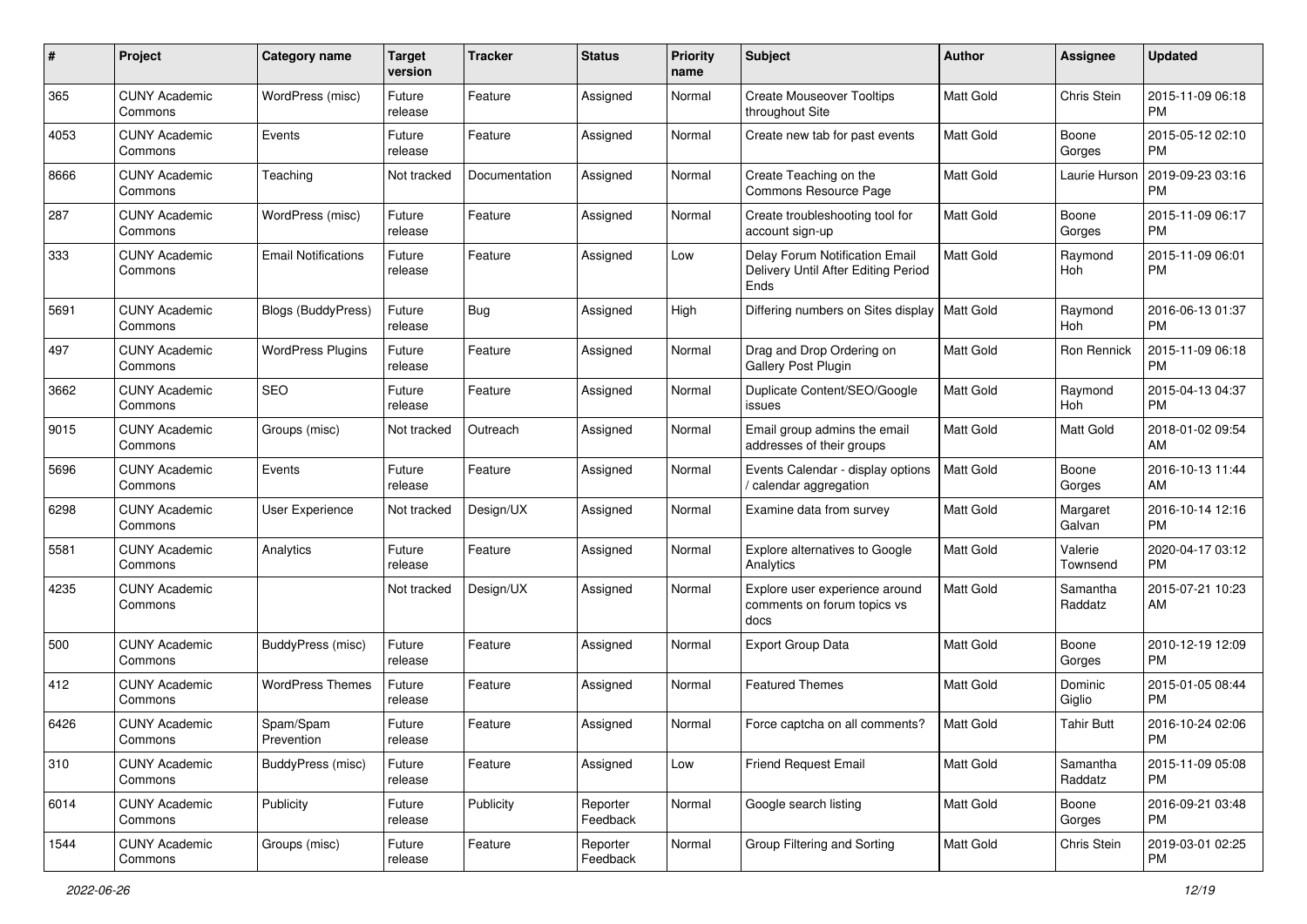| $\#$ | <b>Project</b>                  | Category name            | <b>Target</b><br>version | <b>Tracker</b> | <b>Status</b>        | <b>Priority</b><br>name | <b>Subject</b>                                                         | Author           | Assignee            | <b>Updated</b>                |
|------|---------------------------------|--------------------------|--------------------------|----------------|----------------------|-------------------------|------------------------------------------------------------------------|------------------|---------------------|-------------------------------|
| 370  | <b>CUNY Academic</b><br>Commons | Registration             | Future<br>release        | Feature        | Assigned             | High                    | <b>Guest Accounts</b>                                                  | <b>Matt Gold</b> | Matt Gold           | 2015-04-09 09:33<br><b>PM</b> |
| 2013 | <b>CUNY Academic</b><br>Commons | <b>Public Portfolio</b>  | Future<br>release        | Feature        | Assigned             | Low                     | Have Profile Privacy Options<br>show up only for filled-in fields      | <b>Matt Gold</b> | Boone<br>Gorges     | 2015-11-09 06:09<br><b>PM</b> |
| 3770 | <b>CUNY Academic</b><br>Commons | <b>Public Portfolio</b>  | Future<br>release        | Feature        | Assigned             | Normal                  | Improve Layout/Formatting of<br>Positions Area on Public<br>Portfolios | <b>Matt Gold</b> | Chris Stein         | 2015-04-01 09:17<br><b>PM</b> |
| 4903 | <b>CUNY Academic</b><br>Commons | Events                   | Future<br>release        | Design/UX      | Assigned             | Normal                  | Improving visual appearance of<br>event calendars                      | <b>Matt Gold</b> | Boone<br>Gorges     | 2016-10-13 11:51<br>AM        |
| 435  | <b>CUNY Academic</b><br>Commons | BuddyPress (misc)        | Future<br>release        | Feature        | Assigned             | Normal                  | Include Avatar Images in Forum<br><b>Post Notification Emails</b>      | <b>Matt Gold</b> | Boone<br>Gorges     | 2010-12-08 12:40<br><b>PM</b> |
| 3536 | <b>CUNY Academic</b><br>Commons | My Commons               | Future<br>release        | Feature        | Assigned             | Normal                  | Infinite Scroll on My Commons<br>page                                  | <b>Matt Gold</b> | Raymond<br>Hoh      | 2015-04-13 04:42<br><b>PM</b> |
| 9947 | <b>CUNY Academic</b><br>Commons | <b>WordPress Plugins</b> | Future<br>release        | Feature        | Reporter<br>Feedback | Normal                  | Install H5P quiz plugin                                                | Matt Gold        | Boone<br>Gorges     | 2018-09-11 11:01<br>AM        |
| 3768 | <b>CUNY Academic</b><br>Commons | <b>Public Portfolio</b>  | Future<br>release        | Feature        | Assigned             | Normal                  | Institutions/Past positions on<br>public portfolios                    | <b>Matt Gold</b> | Boone<br>Gorges     | 2018-04-23 10:44<br>AM        |
| 1456 | <b>CUNY Academic</b><br>Commons | Group Invitations        | Future<br>release        | Feature        | Reporter<br>Feedback | Low                     | Invite to Group Button from Profile   Matt Gold<br>Field               |                  | Samantha<br>Raddatz | 2015-11-09 05:59<br><b>PM</b> |
| 377  | <b>CUNY Academic</b><br>Commons | BuddyPress (misc)        | Future<br>release        | Feature        | Assigned             | Normal                  | Like buttons                                                           | Matt Gold        | Boone<br>Gorges     | 2010-11-16 05:13<br><b>PM</b> |
| 8900 | <b>CUNY Academic</b><br>Commons | Accessibility            | Future<br>release        | Feature        | Assigned             | Normal                  | Look into tools to enforce<br>accessibility in WP environment          | <b>Matt Gold</b> | Boone<br>Gorges     | 2022-04-26 11:59<br>AM        |
| 7115 | <b>CUNY Academic</b><br>Commons | Groups (misc)            | Future<br>release        | Feature        | Reporter<br>Feedback | Normal                  | make licensing info clear during<br>group creation                     | <b>Matt Gold</b> | Raymond<br>Hoh      | 2020-12-08 11:32<br>AM        |
| 2618 | NYCDH Community<br>Site         |                          |                          | Bug            | Assigned             | Low                     | Mark blogs as spam when created   Matt Gold<br>by users marked as spam |                  | Boone<br>Gorges     | 2013-06-09 11:38<br><b>PM</b> |
| 6995 | <b>CUNY Academic</b><br>Commons | Home Page                | Not tracked              | Bug            | Assigned             | Normal                  | member filter on homepage not<br>working                               | Matt Gold        | Raymond<br>Hoh      | 2016-12-11 09:46<br><b>PM</b> |
| 8992 | <b>NYCDH Community</b><br>Site  |                          |                          | <b>Bug</b>     | Assigned             | Normal                  | Multiple RBE error reports                                             | Matt Gold        | Raymond<br>Hoh      | 2017-12-11 05:43<br><b>PM</b> |
| 3517 | <b>CUNY Academic</b><br>Commons | My Commons               | Future<br>release        | Feature        | Assigned             | Normal                  | Mute/Unmute My Commons<br>updates                                      | <b>Matt Gold</b> | Raymond<br>Hoh      | 2015-11-09 01:19<br><b>PM</b> |
| 3419 | <b>CUNY Academic</b><br>Commons | Group Invitations        | 1.6.14                   | <b>Bug</b>     | Testing<br>Required  | Normal                  | Neatening the display of<br>messages on group requests                 | Matt Gold        | Boone<br>Gorges     | 2014-09-01 09:29<br><b>PM</b> |
| 8976 | <b>CUNY Academic</b><br>Commons | Reply By Email           | Not tracked              | Feature        | Assigned             | Normal                  | Package RBE new topics<br>posting?                                     | Matt Gold        | Raymond<br>Hoh      | 2017-12-04 02:34<br><b>PM</b> |
| 1562 | <b>CUNY Academic</b><br>Commons | <b>WordPress Plugins</b> | Future<br>release        | Feature        | Assigned             | Low                     | Play with NYT Collaborative<br><b>Authoring Tool</b>                   | <b>Matt Gold</b> | Boone<br>Gorges     | 2015-01-05 08:47<br><b>PM</b> |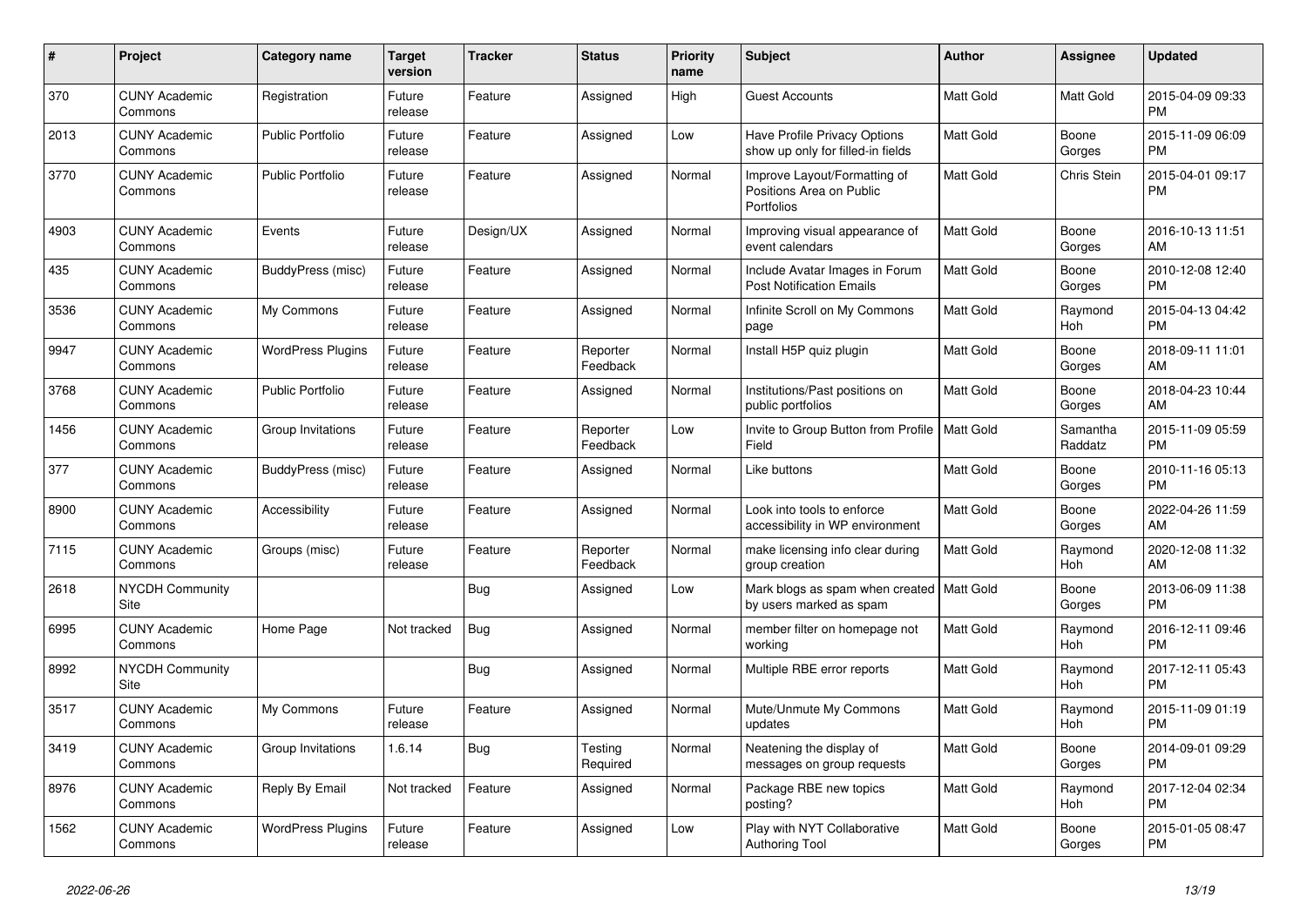| $\pmb{\#}$ | <b>Project</b>                  | Category name              | <b>Target</b><br>version | <b>Tracker</b> | <b>Status</b>        | <b>Priority</b><br>name | <b>Subject</b>                                                         | <b>Author</b>    | <b>Assignee</b>       | <b>Updated</b>                |
|------------|---------------------------------|----------------------------|--------------------------|----------------|----------------------|-------------------------|------------------------------------------------------------------------|------------------|-----------------------|-------------------------------|
| 3524       | <b>CUNY Academic</b><br>Commons | Documentation              | Not tracked              | Documentation  | Assigned             | Normal                  | Post describing all you can do<br>when starting up a new<br>blog/group | <b>Matt Gold</b> | scott voth            | 2014-10-04 12:56<br><b>PM</b> |
| 10659      | <b>CUNY Academic</b><br>Commons | Group Forums               | Future<br>release        | Feature        | Assigned             | Normal                  | Post to multiple groups via email                                      | Matt Gold        | Raymond<br><b>Hoh</b> | 2018-11-15 12:54<br>AM        |
| 4986       | <b>CUNY Academic</b><br>Commons | ZenDesk                    | Not tracked              | Support        | Assigned             | Normal                  | Prepare documentation for<br>Zendesk re web widget                     | Matt Gold        | Samantha<br>Raddatz   | 2016-02-25 03:09<br><b>PM</b> |
| 3090       | <b>CUNY Academic</b><br>Commons | Twitter page               | Future<br>release        | Feature        | Assigned             | Normal                  | Prevent Retweets from showing<br>up on Commons twitter page            | <b>Matt Gold</b> | <b>Tahir Butt</b>     | 2016-10-24 11:31<br>AM        |
| 5316       | <b>CUNY Academic</b><br>Commons | User Experience            | Future<br>release        | Feature        | Assigned             | Normal                  | Prompt user email address<br>updates                                   | <b>Matt Gold</b> | Stephen Real          | 2016-12-21 03:30<br><b>PM</b> |
| 8991       | <b>CUNY Academic</b><br>Commons | Reply By Email             | Not tracked              | <b>Bug</b>     | Hold                 | Normal                  | RBE duplicate email message<br>issue                                   | <b>Matt Gold</b> | Raymond<br>Hoh        | 2018-02-18 08:53<br><b>PM</b> |
| 658        | <b>CUNY Academic</b><br>Commons | <b>WordPress Plugins</b>   | Future<br>release        | Feature        | Assigned             | Normal                  | Rebulid Sitewide Tag Suggestion                                        | <b>Matt Gold</b> | Boone<br>Gorges       | 2015-01-05 08:47<br><b>PM</b> |
| 653        | <b>CUNY Academic</b><br>Commons | Group Blogs                | Future<br>release        | Feature        | Assigned             | Normal                  | Redesign Integration of Groups<br>and Blogs                            | <b>Matt Gold</b> | Samantha<br>Raddatz   | 2015-11-09 05:40<br><b>PM</b> |
| 8836       | <b>CUNY Academic</b><br>Commons | Blogs (BuddyPress)         | Future<br>release        | Feature        | Assigned             | Normal                  | Redesign site launch process                                           | Matt Gold        | Boone<br>Gorges       | 2019-10-03 02:49<br><b>PM</b> |
| 3369       | <b>CUNY Academic</b><br>Commons | Reply By Email             | Not tracked              | Outreach       | Hold                 | Normal                  | Release reply by email to WP<br>plugin directory                       | <b>Matt Gold</b> | Raymond<br>Hoh        | 2016-03-01 12:46<br><b>PM</b> |
| 1105       | <b>CUNY Academic</b><br>Commons | WordPress (misc)           | Future<br>release        | Feature        | Assigned             | Normal                  | Rephrase Blog Privacy Options                                          | <b>Matt Gold</b> | Samantha<br>Raddatz   | 2015-11-09 06:19<br><b>PM</b> |
| 3577       | <b>CUNY Academic</b><br>Commons | My Commons                 | Future<br>release        | Design/UX      | Assigned             | Normal                  | Replies to items in My Commons                                         | <b>Matt Gold</b> | Raymond<br><b>Hoh</b> | 2015-04-09 05:19<br><b>PM</b> |
| 8902       | <b>CUNY Academic</b><br>Commons | Design                     | Not tracked              | Feature        | Assigned             | Normal                  | Report back on research on<br><b>BuddyPress themes</b>                 | Matt Gold        | Michael Smith         | 2017-11-10 12:31<br><b>PM</b> |
| 9979       | <b>CUNY Academic</b><br>Commons | <b>Email Notifications</b> | Not tracked              | <b>Bug</b>     | Reporter<br>Feedback | Normal                  | Reports of slow email activation<br>emails                             | <b>Matt Gold</b> | Boone<br>Gorges       | 2018-08-29 09:40<br><b>PM</b> |
| 4070       | <b>CUNY Academic</b><br>Commons | Analytics                  | Not tracked              | Support        | Assigned             | Normal                  | Request for JITP site analytics                                        | Matt Gold        | Seth Persons          | 2016-02-23 03:09<br><b>PM</b> |
| 15604      | <b>CUNY Academic</b><br>Commons | <b>Email Notifications</b> | Future<br>release        | Feature        | Assigned             | Normal                  | Restructure Commons Group<br><b>Digest Email Messages</b>              | Matt Gold        | Boone<br>Gorges       | 2022-05-26 10:45<br>AM        |
| 3759       | <b>CUNY Academic</b><br>Commons | WordPress (misc)           | Future<br>release        | Feature        | Assigned             | Normal                  | Review Interface for Adding Users   Matt Gold<br>to Blogs              |                  | Boone<br>Gorges       | 2015-03-24 05:52<br><b>PM</b> |
| 4661       | <b>CUNY Academic</b><br>Commons | <b>User Experience</b>     | Future<br>release        | <b>Bug</b>     | Assigned             | Normal                  | <b>Simplify Events text</b>                                            | Matt Gold        | Samantha<br>Raddatz   | 2015-10-02 09:06<br><b>PM</b> |
| 9028       | <b>CUNY Academic</b><br>Commons | Onboarding                 | Future<br>release        | Feature        | Assigned             | Normal                  | suggest groups to new members<br>during the registration process       | <b>Matt Gold</b> | Chris Stein           | 2018-10-24 12:34<br><b>PM</b> |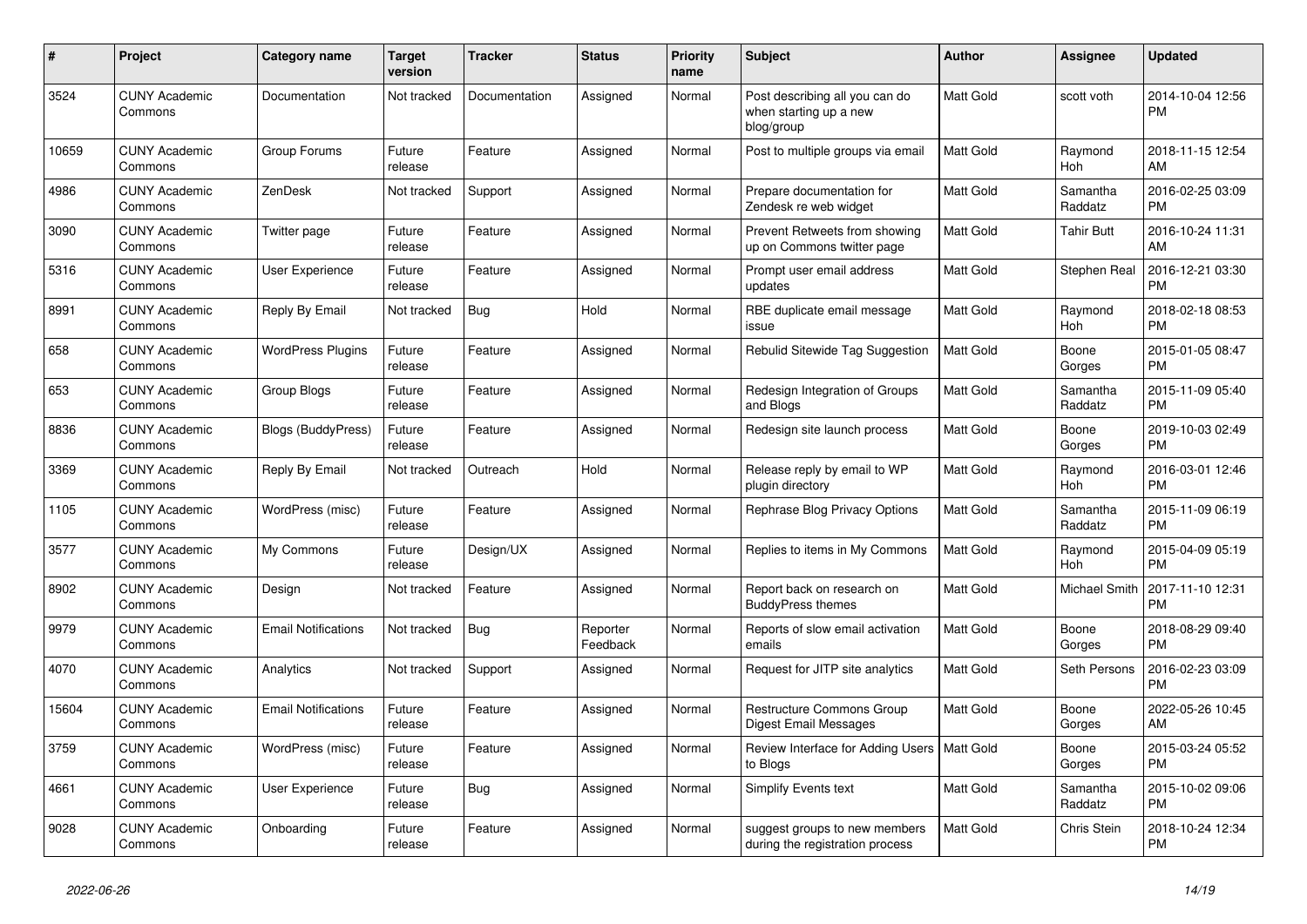| #     | Project                         | <b>Category name</b>    | Target<br>version | <b>Tracker</b> | <b>Status</b>        | <b>Priority</b><br>name | <b>Subject</b>                                                                                                                               | <b>Author</b>     | <b>Assignee</b>     | <b>Updated</b>                |
|-------|---------------------------------|-------------------------|-------------------|----------------|----------------------|-------------------------|----------------------------------------------------------------------------------------------------------------------------------------------|-------------------|---------------------|-------------------------------|
| 8901  | <b>CUNY Academic</b><br>Commons | Accessibility           | Future<br>release | Feature        | Assigned             | Normal                  | Theme analysis for accessibility                                                                                                             | <b>Matt Gold</b>  | Boone<br>Gorges     | 2022-04-26 11:59<br>AM        |
| 4027  | <b>CUNY Academic</b><br>Commons | Commons In A Box        | Not tracked       | Design/UX      | Assigned             | Normal                  | Usability review of CBOX update<br>procedures                                                                                                | <b>Matt Gold</b>  | Samantha<br>Raddatz | 2015-05-11 06:36<br><b>PM</b> |
| 8898  | <b>CUNY Academic</b><br>Commons | Social Paper            | Not tracked       | Feature        | Assigned             | Normal                  | Usage data on docs and social<br>paper                                                                                                       | Matt Gold         | Matt Gold           | 2017-11-16 11:32<br>AM        |
| 10040 | <b>CUNY Academic</b><br>Commons | WordPress (misc)        | Not tracked       | <b>Bug</b>     | Reporter<br>Feedback | Normal                  | User doesn't see full list of themes                                                                                                         | <b>Matt Gold</b>  | Boone<br>Gorges     | 2018-07-25 10:12<br>AM        |
| 1192  | <b>CUNY Academic</b><br>Commons | <b>Group Files</b>      | Future<br>release | Feature        | Assigned             | Low                     | When posting group files, allow<br>users to add a category without<br>saving                                                                 | <b>Matt Gold</b>  | Raymond<br>Hoh      | 2015-11-09 05:53<br><b>PM</b> |
| 9941  | <b>CUNY Academic</b><br>Commons | Wiki                    | Not tracked       | Support        | Assigned             | Normal                  | Wiki functionality                                                                                                                           | <b>Matt Gold</b>  | Boone<br>Gorges     | 2018-06-26 10:57<br>AM        |
| 481   | <b>CUNY Academic</b><br>Commons | Groups (misc)           | Future<br>release | Feature        | Assigned             | Normal                  | ability to archive inactive groups<br>and blogs                                                                                              | Michael Mandiberg | Samantha<br>Raddatz | 2015-11-09 05:56<br><b>PM</b> |
| 9908  | <b>CUNY Academic</b><br>Commons |                         | Not tracked       | Feature        | <b>New</b>           | Normal                  | Is it possible to send email<br>updates to users (or an email<br>address not on the list) for only a<br>single page AFTER being<br>prompted? | Michael Shields   | scott voth          | 2018-06-11 01:34<br><b>PM</b> |
| 2167  | <b>CUNY Academic</b><br>Commons | WordPress (misc)        | Future<br>release | Bug            | Assigned             | Normal                  | <b>CAC-Livestream Plugin Issues</b>                                                                                                          | Michael Smith     | Dominic<br>Giglio   | 2015-01-02 03:06<br><b>PM</b> |
| 3458  | <b>CUNY Academic</b><br>Commons | Groups (misc)           | Future<br>release | Feature        | Assigned             | Normal                  | Filter Members of Group by<br>Campus                                                                                                         | Michael Smith     | Samantha<br>Raddatz | 2014-09-26 08:32<br><b>PM</b> |
| 3509  | <b>CUNY Academic</b><br>Commons | Publicity               | 1.7               | Publicity      | <b>New</b>           | Normal                  | Create 1.7 digital signage imagery                                                                                                           | Micki Kaufman     | Marilyn<br>Weber    | 2014-10-01 12:40<br><b>PM</b> |
| 2753  | <b>CUNY Academic</b><br>Commons | <b>Public Portfolio</b> | Future<br>release | Feature        | <b>New</b>           | Normal                  | Create actual actual tagification in<br>academic interests and other<br>fields                                                               | Micki Kaufman     | Boone<br>Gorges     | 2015-01-05 08:52<br><b>PM</b> |
| 2754  | <b>CUNY Academic</b><br>Commons | Design                  | Future<br>release | Feature        | Assigned             | Normal                  | Determine strategy for CAC logo<br>handling in top header                                                                                    | Micki Kaufman     | Chris Stein         | 2015-01-05 08:53<br><b>PM</b> |
| 3510  | <b>CUNY Academic</b><br>Commons | Publicity               | 1.7               | Publicity      | Assigned             | Normal                  | Post on the News Blog re: 'My<br>Commons'                                                                                                    | Micki Kaufman     | Sarah<br>Morgano    | 2014-10-15 11:18<br>AM        |
| 3506  | <b>CUNY Academic</b><br>Commons | Publicity               | 1.7               | Publicity      | <b>New</b>           | Normal                  | Prepare 1.7 email messaging                                                                                                                  | Micki Kaufman     | Micki<br>Kaufman    | 2014-10-01 12:36<br><b>PM</b> |
| 3511  | <b>CUNY Academic</b><br>Commons | Publicity               | 1.7               | Publicity      | Assigned             | Normal                  | Social media for 1.7                                                                                                                         | Micki Kaufman     | Sarah<br>Morgano    | 2014-10-14 03:32<br><b>PM</b> |
| 3475  | <b>CUNY Academic</b><br>Commons | Events                  | Future<br>release | Feature        | Assigned             | Normal                  | Request to add plugin to<br>streamline room<br>booking/appointment booking                                                                   | Naomi Barrettara  | Boone<br>Gorges     | 2014-12-01 05:14<br><b>PM</b> |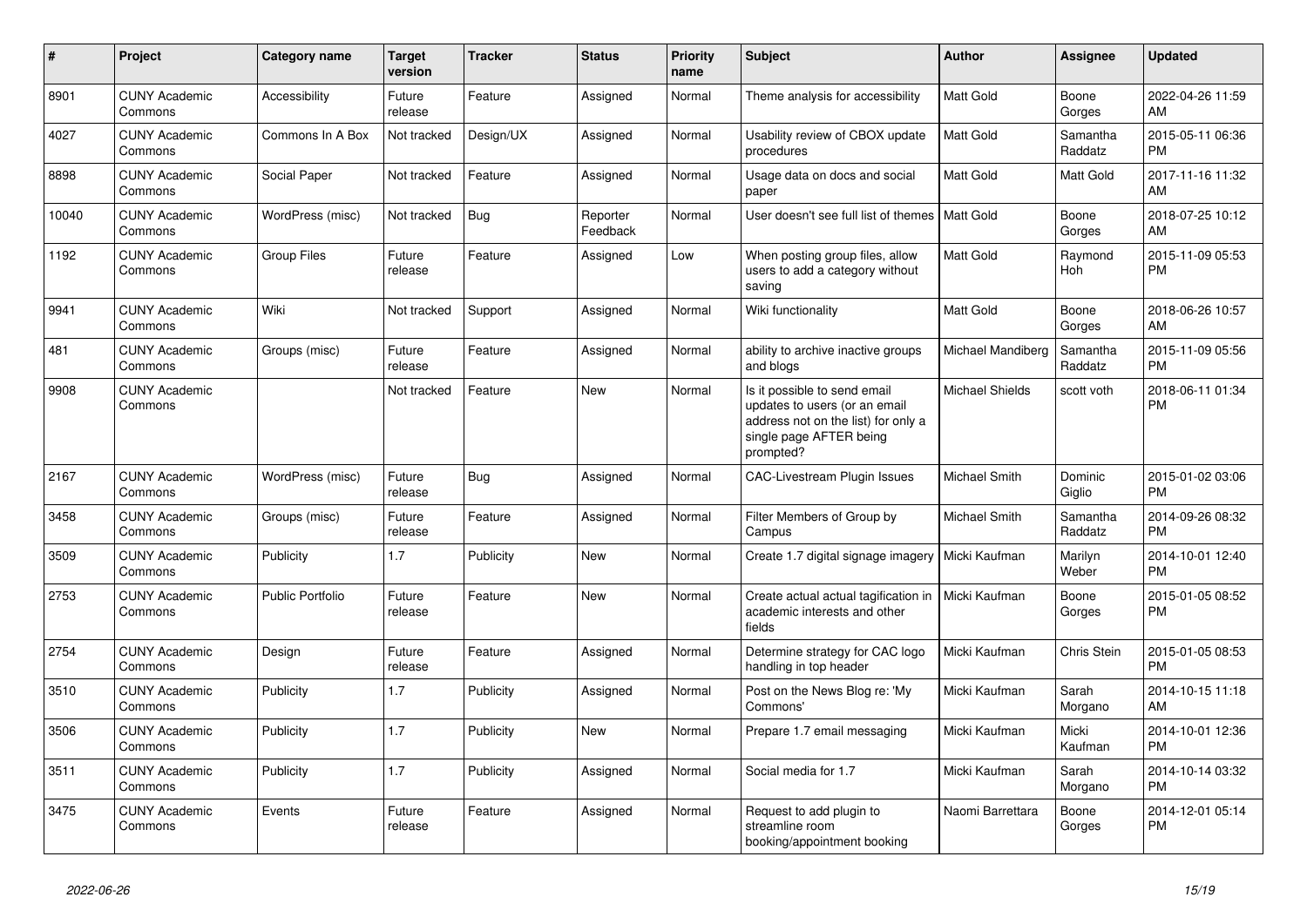| #     | Project                         | <b>Category name</b>     | <b>Target</b><br>version | <b>Tracker</b> | <b>Status</b>                       | <b>Priority</b><br>name | Subject                                                                                         | Author                  | <b>Assignee</b>     | <b>Updated</b>                |
|-------|---------------------------------|--------------------------|--------------------------|----------------|-------------------------------------|-------------------------|-------------------------------------------------------------------------------------------------|-------------------------|---------------------|-------------------------------|
| 9346  | <b>CUNY Academic</b><br>Commons | WordPress (misc)         | Not tracked              | Bug            | <b>New</b>                          | Normal                  | Clone cetls.bmcc.cuny.edu for<br>development                                                    | Owen Roberts            | Raymond<br>Hoh      | 2018-03-06 05:35<br><b>PM</b> |
| 6665  | <b>CUNY Academic</b><br>Commons |                          | Not tracked              | Publicity      | New                                 | Normal                  | Dead Link in 1.10 announcement<br>post                                                          | Paige Dupont            | Stephen Real        | 2016-12-01 03:11<br><b>PM</b> |
| 11449 | <b>CUNY Academic</b><br>Commons | WordPress - Media        | Not tracked              | Support        | Reporter<br>Feedback                | Normal                  | Cloning Media Library for JITP<br>from Staging to Production Site                               | Patrick DeDauw          | Boone<br>Gorges     | 2019-05-13 12:00<br><b>PM</b> |
| 14483 | <b>CUNY Academic</b><br>Commons | WordPress - Media        | Not tracked              | Bug            | Reporter<br>Feedback                | Normal                  | Wordpress PDF Embed Stopped<br>Working after JITP Media Clone                                   | <b>Patrick DeDauw</b>   | Boone<br>Gorges     | 2021-05-20 01:51<br><b>PM</b> |
| 8675  | <b>CUNY Academic</b><br>Commons | <b>User Onboarding</b>   | Future<br>release        | Bug            | Reporter<br>Feedback                | Low                     | Add new User search screen calls<br>for the input of email address but<br>doesn't work with one | Paul Hebert             | Boone<br>Gorges     | 2017-10-11 11:17<br>AM        |
| 5182  | <b>CUNY Academic</b><br>Commons | Social Paper             | Future<br>release        | Design/UX      | New                                 | Normal                  | "Publishing" a private paper on<br>social paper?                                                | Raffi<br>Khatchadourian | Boone<br>Gorges     | 2016-10-13 04:12<br>PM        |
| 16290 | <b>CUNY Academic</b><br>Commons |                          |                          | Feature        | Reporter<br>Feedback                | Normal                  | Add Table Of Contents Block<br>plug-in                                                          | Raffi<br>Khatchadourian |                     | 2022-06-24 10:26<br>AM        |
| 16294 | <b>CUNY Academic</b><br>Commons |                          |                          | <b>Bug</b>     | New                                 | Urgent                  | CAC is down                                                                                     | Raffi<br>Khatchadourian |                     | 2022-06-24 02:36<br><b>PM</b> |
| 15516 | <b>CUNY Academic</b><br>Commons | <b>WordPress Plugins</b> |                          | <b>Bug</b>     | Reporter<br>Feedback                | Normal                  | Can't publish or save draft of post<br>on wordpress.com                                         | Raffi<br>Khatchadourian | Raymond<br>Hoh      | 2022-03-02 05:52<br><b>PM</b> |
| 5183  | <b>CUNY Academic</b><br>Commons | Social Paper             | Future<br>release        | Design/UX      | <b>New</b>                          | Normal                  | Creating a new paper when<br>viewing an existing paper                                          | Raffi<br>Khatchadourian | Samantha<br>Raddatz | 2016-02-02 12:09<br><b>PM</b> |
| 8498  | <b>CUNY Academic</b><br>Commons | <b>WordPress Plugins</b> | Future<br>release        | Feature        | <b>New</b>                          | Low                     | <b>Gravity Forms Email Users</b>                                                                | Raffi<br>Khatchadourian | Matt Gold           | 2017-10-13 12:58<br><b>PM</b> |
| 14792 | <b>CUNY Academic</b><br>Commons |                          |                          | Bug            | <b>New</b>                          | Normal                  | Inconsistent email notifications<br>from gravity forms                                          | Raffi<br>Khatchadourian |                     | 2021-10-04 01:50<br><b>PM</b> |
| 9420  | <b>CUNY Academic</b><br>Commons | cuny.is                  | Not tracked              | Feature        | <b>New</b>                          | Normal                  | Request for http://cuny.is/streams                                                              | Raffi<br>Khatchadourian | Marilyn<br>Weber    | 2018-04-02 10:08<br>AM        |
| 11077 | <b>CUNY Academic</b><br>Commons | Events                   | Not tracked              | Feature        | Reporter<br>Feedback                | Normal                  | Show event category description<br>in event list view                                           | Raffi<br>Khatchadourian |                     | 2019-02-12 10:38<br><b>PM</b> |
| 15242 | <b>CUNY Academic</b><br>Commons | Performance              | Not tracked              | Bug            | Reporter<br>Feedback                | Normal                  | Slugist site                                                                                    | Raffi<br>Khatchadourian | Boone<br>Gorges     | 2022-02-07 11:14<br>AM        |
| 16296 | <b>CUNY Academic</b><br>Commons | Home Page                | 2.0.2                    | Bug            | Staged for<br>Production<br>Release | Normal                  | "Visit Profile" link on Member<br>Directory page doesn't work<br>properly                       | Raymond Hoh             | Raymond<br>Hoh      | 2022-06-24 07:54<br><b>PM</b> |
| 3939  | <b>CUNY Academic</b><br>Commons | <b>WordPress Plugins</b> | Future<br>release        | Bug            | Hold                                | Normal                  | Activity stream support for<br>Co-Authors Plus plugin                                           | Raymond Hoh             | Raymond<br>Hoh      | 2015-11-09 06:13<br>PM        |
| 11243 | <b>CUNY Academic</b><br>Commons | BuddyPress (misc)        | Future<br>release        | Bug            | New                                 | Normal                  | Audit bp-custom.php                                                                             | Raymond Hoh             | Raymond<br>Hoh      | 2022-04-26 11:59<br>AM        |
| 14496 | <b>CUNY Academic</b><br>Commons | Domain Mapping           | Future<br>release        | <b>Bug</b>     | New                                 | Normal                  | Mapped domain SSO uses<br>third-party cookies                                                   | Raymond Hoh             | Raymond<br>Hoh      | 2021-05-24 04:03<br><b>PM</b> |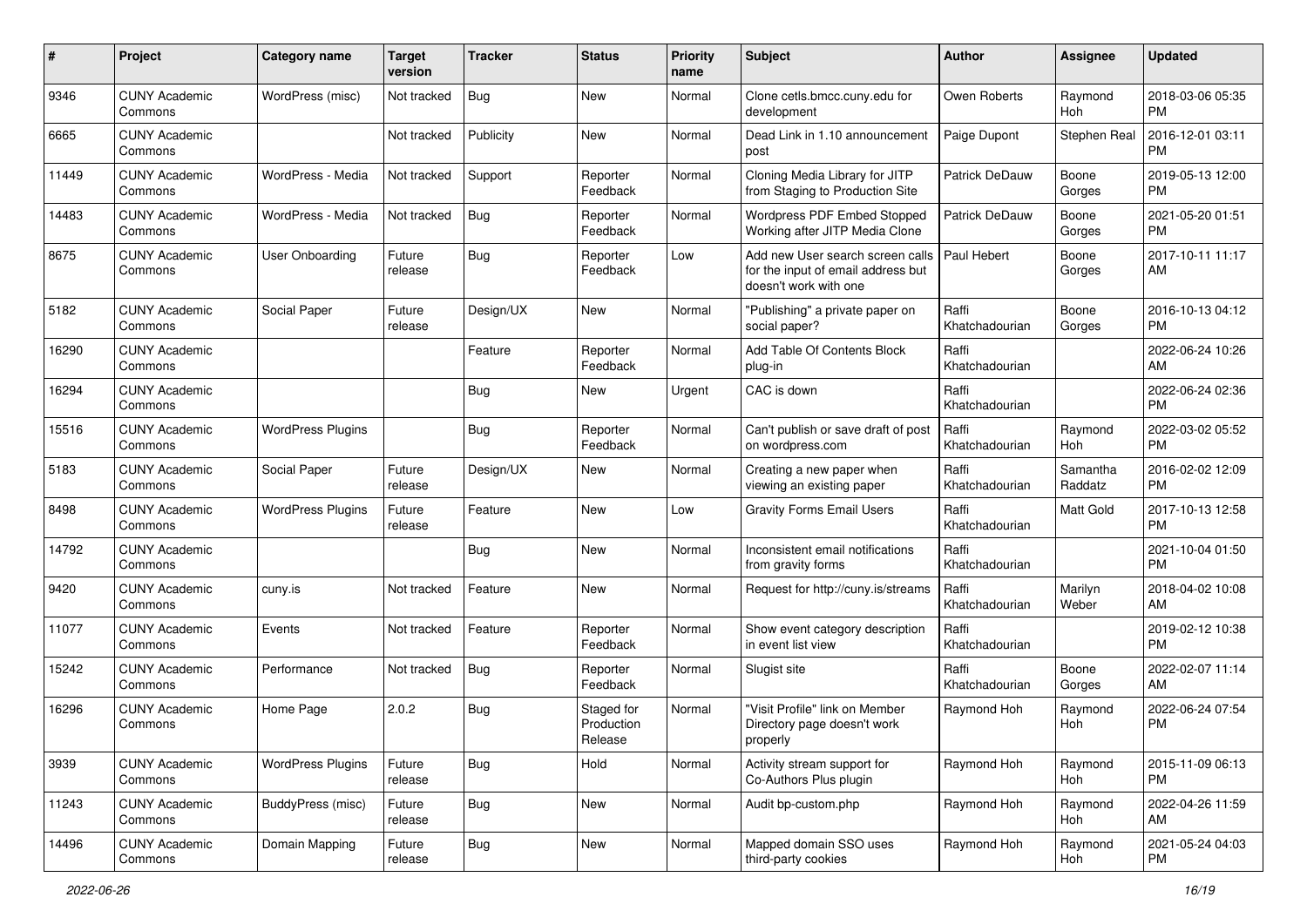| #     | Project                         | <b>Category name</b>     | <b>Target</b><br>version | <b>Tracker</b> | <b>Status</b>        | <b>Priority</b><br>name | <b>Subject</b>                                                  | <b>Author</b>    | <b>Assignee</b>     | <b>Updated</b>                |
|-------|---------------------------------|--------------------------|--------------------------|----------------|----------------------|-------------------------|-----------------------------------------------------------------|------------------|---------------------|-------------------------------|
| 16255 | <b>CUNY Academic</b><br>Commons | WordPress (misc)         |                          | Bug            | <b>New</b>           | Normal                  | Need to define 'MULTISITE'<br>constant in wp-config.php         | Raymond Hoh      |                     | 2022-06-19 09:31<br>AM        |
| 14908 | <b>CUNY Academic</b><br>Commons | Performance              |                          | Bug            | <b>New</b>           | Normal                  | Stale object cache on cdev                                      | Raymond Hoh      | Boone<br>Gorges     | 2021-12-07 09:45<br>AM        |
| 16177 | <b>CUNY Academic</b><br>Commons | Reply By Email           |                          | Bug            | <b>New</b>           | Normal                  | Switch to Inbound mode for RBE                                  | Raymond Hoh      | Raymond<br>Hoh      | 2022-05-30 04:32<br><b>PM</b> |
| 3691  | <b>CUNY Academic</b><br>Commons | <b>WordPress Plugins</b> | Future<br>release        | Bug            | <b>New</b>           | Normal                  | <b>WPMU Domain Mapping</b><br>Debugging on cdev                 | Raymond Hoh      | Matt Gold           | 2014-12-12 09:04<br>AM        |
| 14983 | <b>CUNY Academic</b><br>Commons | WordPress (misc)         | Not tracked              | Support        | Reporter<br>Feedback | Normal                  | 'Read More" tag not working                                     | Rebecca Krisel   | Raymond<br>Hoh      | 2021-11-23 01:17<br><b>PM</b> |
| 58    | <b>CUNY Academic</b><br>Commons | BuddyPress (misc)        | Future<br>release        | Feature        | Assigned             | Low                     | Make member search sortable by<br>last name                     | Roberta Brody    | Boone<br>Gorges     | 2010-08-26 02:38<br><b>PM</b> |
| 4221  | <b>CUNY Academic</b><br>Commons | Group Forums             | Future<br>release        | Design/UX      | Assigned             | Normal                  | Add 'Number of Posts' display<br>option to Forum page           | Samantha Raddatz | Samantha<br>Raddatz | 2015-06-26 02:21<br><b>PM</b> |
| 4222  | <b>CUNY Academic</b><br>Commons | User Experience          | Future<br>release        | Design/UX      | <b>New</b>           | Normal                  | Add information to 'Delete<br>Account' page                     | Samantha Raddatz | scott voth          | 2015-06-26 11:35<br>AM        |
| 4225  | <b>CUNY Academic</b><br>Commons | DiRT Integration         | Future<br>release        | Design/UX      | New                  | Normal                  | Add information to DIRT page (in<br>Create a Group)             | Samantha Raddatz | Matt Gold           | 2015-06-26 03:14<br><b>PM</b> |
| 4226  | <b>CUNY Academic</b><br>Commons | <b>BuddyPress Docs</b>   | Future<br>release        | Design/UX      | <b>New</b>           | Normal                  | Add option to connect a Doc with<br>a Group                     | Samantha Raddatz | Samantha<br>Raddatz | 2015-09-09 04:08<br><b>PM</b> |
| 4253  | <b>CUNY Academic</b><br>Commons | <b>Public Portfolio</b>  | Future<br>release        | Design/UX      | <b>New</b>           | Normal                  | Encourage users to add portfolio<br>content                     | Samantha Raddatz | Samantha<br>Raddatz | 2015-07-07 11:32<br>AM        |
| 4592  | <b>CUNY Academic</b><br>Commons | Events                   | Future<br>release        | Design/UX      | <b>New</b>           | Normal                  | Event Creation - Venue Dropdown<br>Slow                         | Samantha Raddatz | Boone<br>Gorges     | 2015-09-14 04:56<br><b>PM</b> |
| 4622  | <b>CUNY Academic</b><br>Commons | <b>Public Portfolio</b>  | Future<br>release        | Design/UX      | <b>New</b>           | Normal                  | <b>Profile Visibility Settings</b>                              | Samantha Raddatz | Samantha<br>Raddatz | 2015-09-21 12:18<br><b>PM</b> |
| 5298  | <b>CUNY Academic</b><br>Commons |                          | Not tracked              | Publicity      | <b>New</b>           | Normal                  | Survey Pop-Up Text                                              | Samantha Raddatz | Samantha<br>Raddatz | 2016-03-22 12:27<br><b>PM</b> |
| 585   | <b>CUNY Academic</b><br>Commons | Group Forums             | Future<br>release        | Feature        | Assigned             | Normal                  | Merge Forum Topics                                              | Sarah Morgano    | Boone<br>Gorges     | 2011-07-06 04:11<br><b>PM</b> |
| 1888  | <b>CUNY Academic</b><br>Commons | Home Page                | Future<br>release        | Feature        | Assigned             | Normal                  | Refactor BP MPO Activity Filter to<br>support proper pagination | Sarah Morgano    | Boone<br>Gorges     | 2014-05-01 07:11<br><b>PM</b> |
| 5826  | <b>CUNY Academic</b><br>Commons | WordPress Plugins        | Future<br>release        | Support        | Reporter<br>Feedback | Normal                  | <b>Remove Subscription Options</b><br>plugin from directory     | Sarah Morgano    | Sarah<br>Morgano    | 2016-10-21 04:14<br><b>PM</b> |
| 5827  | <b>CUNY Academic</b><br>Commons | Public Portfolio         | Future<br>release        | Bug            | Assigned             | Normal                  | Academic Interests square<br>bracket links not working          | scott voth       | Chris Stein         | 2016-08-11 11:59<br><b>PM</b> |
| 10226 | <b>CUNY Academic</b><br>Commons | Courses                  | Future<br>release        | Feature        | <b>New</b>           | Normal                  | Add "My Courses" to drop down<br>list                           | scott voth       | Boone<br>Gorges     | 2021-11-19 12:42<br>PM        |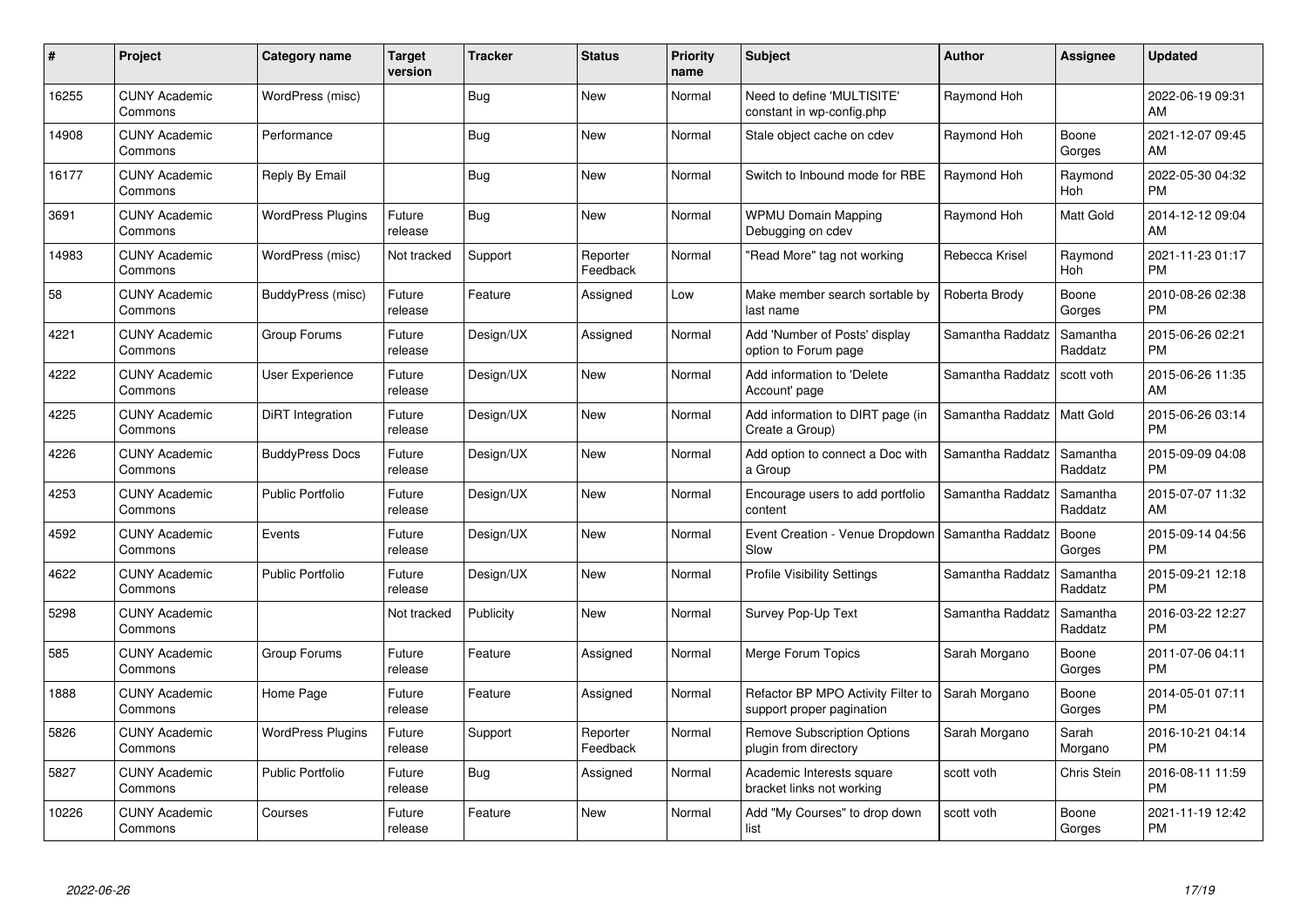| #     | Project                         | <b>Category name</b>     | Target<br>version | <b>Tracker</b> | <b>Status</b>        | <b>Priority</b><br>name | <b>Subject</b>                                                                       | <b>Author</b> | Assignee           | <b>Updated</b>                |
|-------|---------------------------------|--------------------------|-------------------|----------------|----------------------|-------------------------|--------------------------------------------------------------------------------------|---------------|--------------------|-------------------------------|
| 3492  | <b>CUNY Academic</b><br>Commons | <b>WordPress Themes</b>  | Future<br>release | Support        | Assigned             | Normal                  | Add CBOX theme to the<br>Commons                                                     | scott voth    | Raymond<br>Hoh     | 2014-10-08 05:55<br><b>PM</b> |
| 11393 | <b>CUNY Academic</b><br>Commons |                          | Not tracked       | Publicity      | New                  | Normal                  | After 1.15 release, ceate a hero<br>slide and post about adding a site<br>to a group | scott voth    | Patrick<br>Sweeney | 2019-05-14 10:32<br>AM        |
| 14113 | <b>CUNY Academic</b><br>Commons | WordPress (misc)         | Future<br>release | <b>Bug</b>     | Hold                 | Normal                  | Block Editor Not Working on this<br>page - Json error                                | scott voth    | Boone<br>Gorges    | 2021-03-05 11:01<br>AM        |
| 14994 | <b>CUNY Academic</b><br>Commons | cdev.gc.cuny.edu         | Not tracked       | Support        | In Progress          | Normal                  | Clear Cache on CDEV                                                                  | scott voth    | Raymond<br>Hoh     | 2021-12-07 03:51<br><b>PM</b> |
| 10982 | <b>CUNY Academic</b><br>Commons | Domain Mapping           | Not tracked       | Support        | Reporter<br>Feedback | Normal                  | <b>CNAME</b> question                                                                | scott voth    |                    | 2019-01-22 04:29<br><b>PM</b> |
| 12573 | <b>CUNY Academic</b><br>Commons | <b>WordPress Plugins</b> | Future<br>release | Bug            | New                  | Normal                  | <b>CommentPress Core Issues</b>                                                      | scott voth    |                    | 2020-03-24 04:32<br>PM        |
| 14394 | <b>CUNY Academic</b><br>Commons |                          | Not tracked       | Feature        | New                  | Normal                  | Commons News Site - redesign                                                         | scott voth    | scott voth         | 2021-09-14 10:46<br>AM        |
| 13946 | <b>CUNY Academic</b><br>Commons | <b>WordPress Plugins</b> | 2.1.0             | Support        | Assigned             | Normal                  | Custom Embed handler For<br>OneDrive files                                           | scott voth    | Raymond<br>Hoh     | 2022-05-26 10:46<br>AM        |
| 11386 | <b>CUNY Academic</b><br>Commons | WordPress - Media        | Not tracked       | Support        | Reporter<br>Feedback | Normal                  | disappearing images                                                                  | scott voth    | Boone<br>Gorges    | 2019-05-14 10:32<br>AM        |
| 11493 | <b>CUNY Academic</b><br>Commons | Domain Mapping           | Not tracked       | Support        | Reporter<br>Feedback | Normal                  | Domain Mapping Request - Talia<br>Schaffer                                           | scott voth    | Matt Gold          | 2019-08-06 08:39<br>AM        |
| 11860 | <b>CUNY Academic</b><br>Commons | Registration             | Future<br>release | Feature        | New                  | Normal                  | Ensure Students Are Aware They<br>Can Use Aliases At Registration                    | scott voth    |                    | 2019-09-24 08:46<br>AM        |
| 4438  | <b>CUNY Academic</b><br>Commons | Events                   | Future<br>release | Bug            | Assigned             | Normal                  | Events Calendar - Export<br><b>Recurring Events</b>                                  | scott voth    | Daniel Jones       | 2016-05-23 04:25<br><b>PM</b> |
| 11531 | <b>CUNY Academic</b><br>Commons | Events                   | Future<br>release | Feature        | New                  | Normal                  | Main Events calendar should<br>include non-public events that<br>user has access to  | scott voth    | Boone<br>Gorges    | 2019-06-11 10:00<br>AM        |
| 10839 | <b>CUNY Academic</b><br>Commons | About page               | Not tracked       | Support        | <b>New</b>           | Normal                  | <b>Mission Statement Needs</b><br>Revision                                           | scott voth    | Matt Gold          | 2018-12-26 10:58<br>AM        |
| 4535  | <b>CUNY Academic</b><br>Commons | My Commons               | Future<br>release | Bug            | New                  | Low                     | My Commons filter issue                                                              | scott voth    | Raymond<br>Hoh     | 2015-09-01 11:17<br>AM        |
| 10354 | <b>CUNY Academic</b><br>Commons | <b>Public Portfolio</b>  | Future<br>release | Feature        | New                  | Normal                  | Opt out of Having a Profile Page                                                     | scott voth    | Chris Stein        | 2020-05-12 10:43<br>AM        |
| 11788 | <b>CUNY Academic</b><br>Commons | <b>WordPress Plugins</b> | Future<br>release | Support        | Reporter<br>Feedback | Normal                  | Plugin Request - Browse Aloud                                                        | scott voth    |                    | 2019-09-24 08:42<br>AM        |
| 11496 | <b>CUNY Academic</b><br>Commons | <b>Public Portfolio</b>  | 1.15.2            | Support        | New                  | Normal                  | Replace Twitter Icon on Member<br>Portfolio page                                     | scott voth    | Boone<br>Gorges    | 2019-06-06 01:03<br>PM        |
| 16245 | <b>CUNY Academic</b><br>Commons | WordPress (misc)         |                   | <b>Bug</b>     | Reporter<br>Feedback | Normal                  | Save Button missing on<br>WordPress Profile page                                     | scott voth    | Raymond<br>Hoh     | 2022-06-16 03:09<br>PM        |